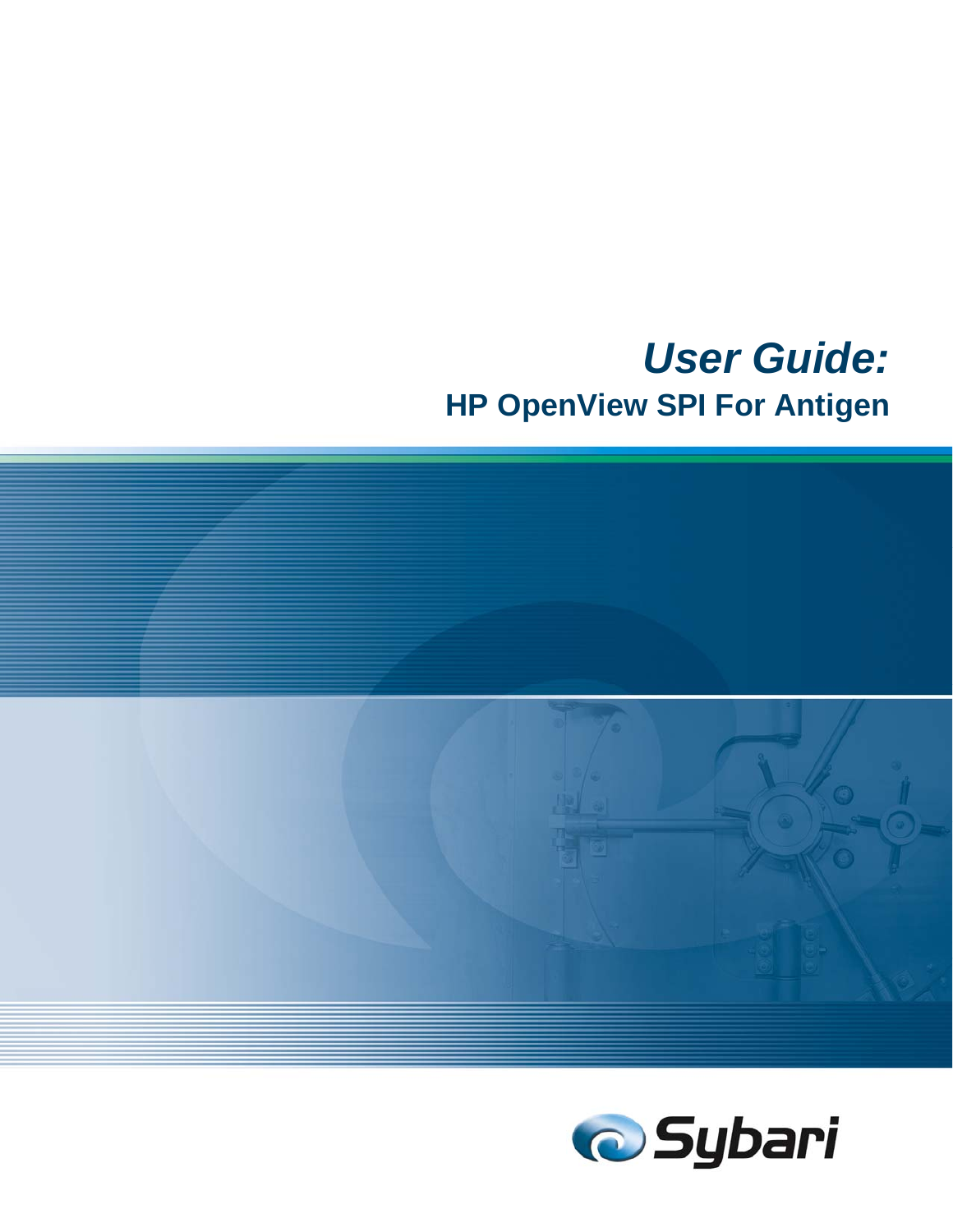#### **COPYRIGHT**

Copyright © 2005 by Sybari Software, Inc. East Northport, NY. All rights reserved. No part of this publication may be reproduced, transmitted, transcribed, stored in a retrieval system, or translated into any language in any form or by any means without the written permission of Sybari Software, Inc.

#### **TRADEMARK NOTICES**

ANTIGEN, EVER VIGILANT PROTECTION, LIVENOTES, SYBARI, ADVANCED SPAM DEFENSE, SPAM MANAGER, ADVANCED SPAM MANAGER, SYBARI ENTERPRISE MANAGER, WORMPURGE, ANTIGEN FILE FILTERING, ANTIGEN WORM PURGE, AND ANTIGEN CENTRAL MANAGER and the logo forms of the foregoing marks, are trademarks and/or service marks of Sybari Software, Inc. or its subsidiaries and may be registered in the United States or in other jurisdictions including internationally. Sybari Software, Inc.'s trademarks, service marks and trade dress may not be used in connection with any product or service that is not affiliated with Sybari Software, Inc., in any manner that is likely to cause confusion among customers, or in any manner that disparages or discredits Sybari Software, Inc. All other trademarks not owned by Sybari Software, Inc. or its subsidiaries that appear in this publication are the property of their respective owners, who may or may not be affiliated with, connected to, or sponsored by Sybari Software, Inc. or its subsidiaries.

### **FEEDBACK**

Sybari appreciates your comments and reserves the right to use any information you supply in any way it believes appropriate without incurring any obligations whatsoever. Please address your feedback to: Sybari Software, Inc., 353 Larkfield Road, East Northport, NY 11731, or send email to info@sybari.com.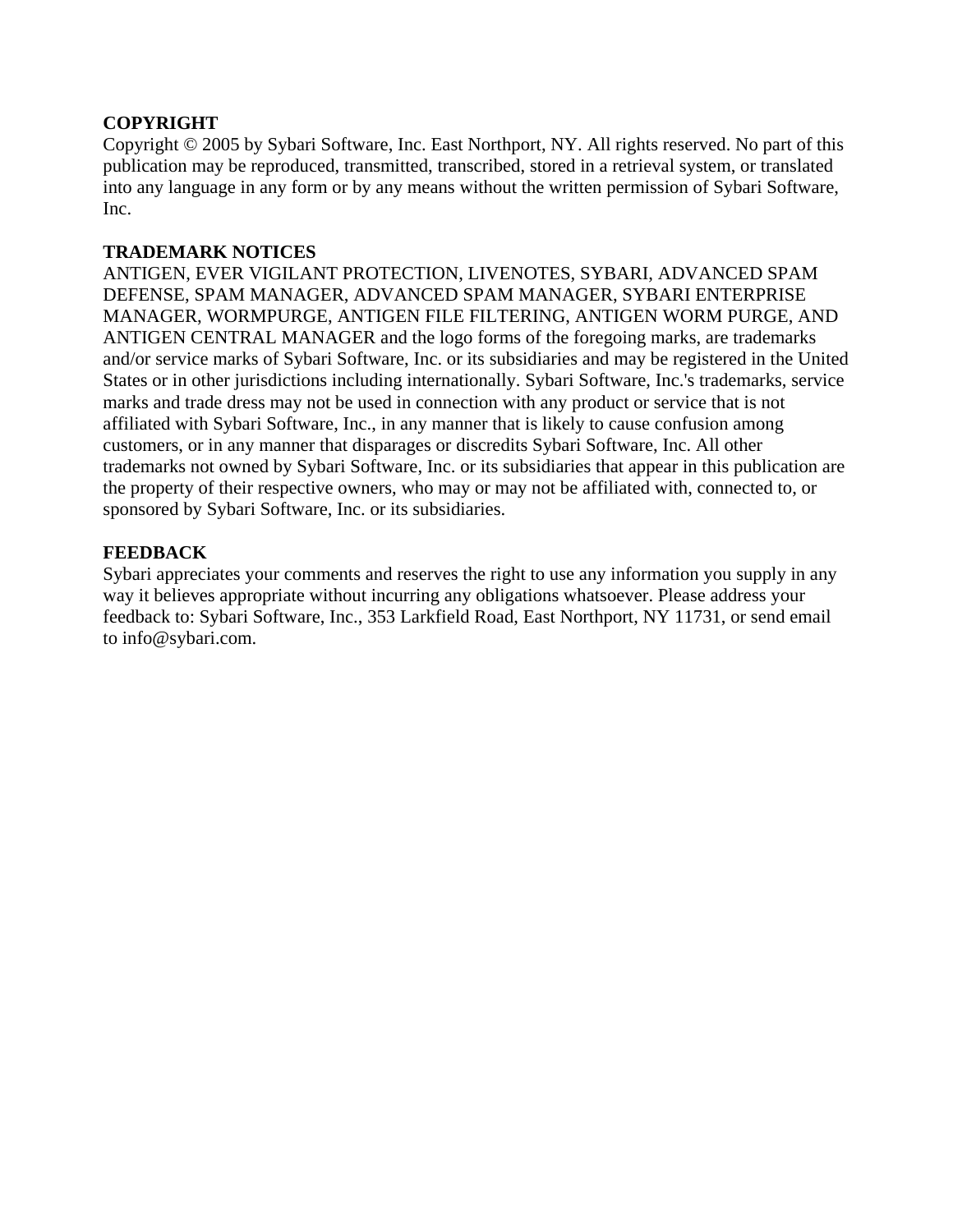# **Contents**

### **Chapter 1 – Introducing OpenView SPI**

| <b>Chapter 2 – Installation</b>                       |  |
|-------------------------------------------------------|--|
|                                                       |  |
|                                                       |  |
|                                                       |  |
|                                                       |  |
|                                                       |  |
|                                                       |  |
|                                                       |  |
|                                                       |  |
| <b>Chapter 3 - Using The OpenView SPI For Antigen</b> |  |
|                                                       |  |
|                                                       |  |
|                                                       |  |
|                                                       |  |
|                                                       |  |
|                                                       |  |
|                                                       |  |
|                                                       |  |
|                                                       |  |
|                                                       |  |
|                                                       |  |
|                                                       |  |
|                                                       |  |
|                                                       |  |
|                                                       |  |
|                                                       |  |
| <b>Appendix A – Policy Rules</b>                      |  |
|                                                       |  |
|                                                       |  |
|                                                       |  |
|                                                       |  |
|                                                       |  |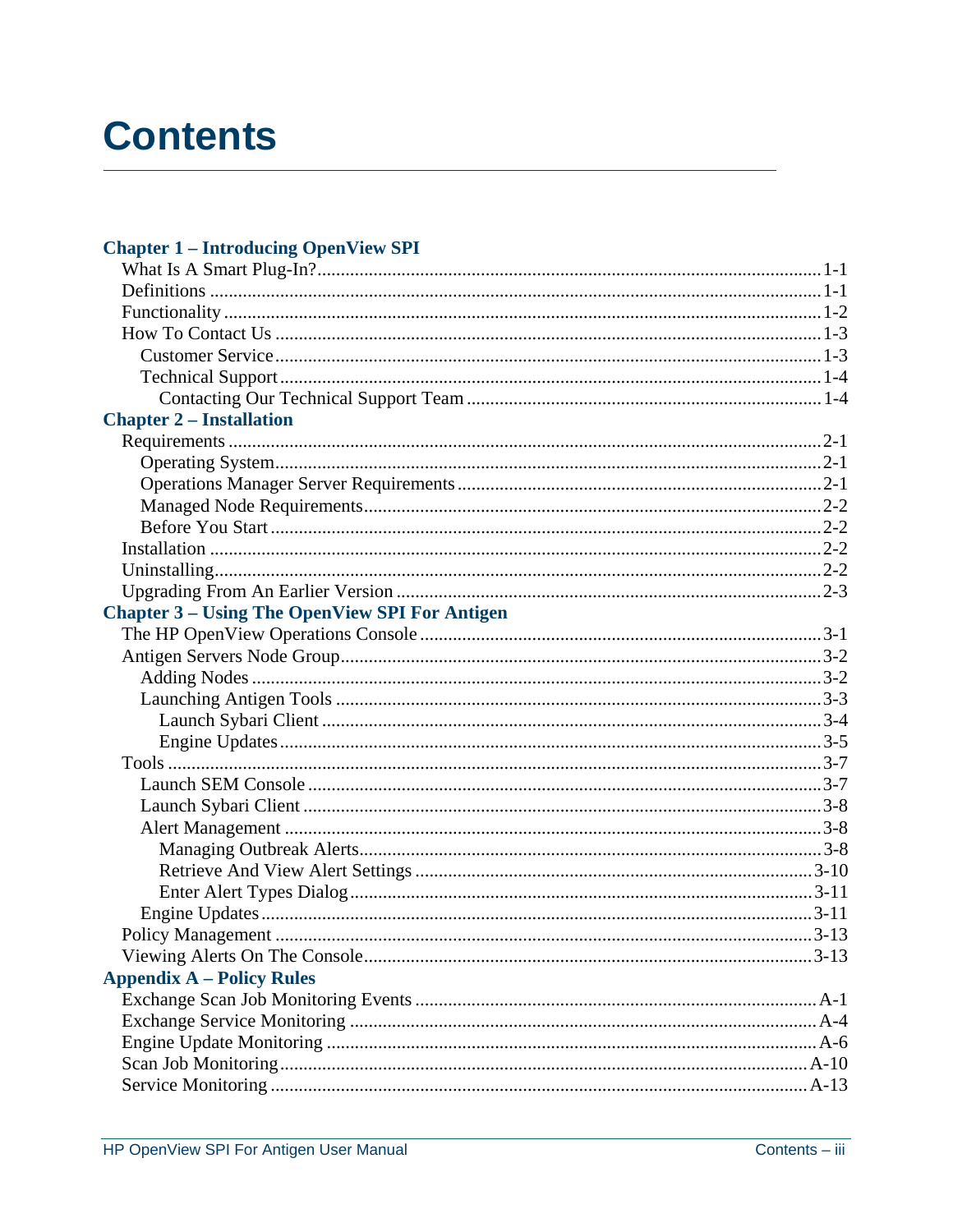### **Index**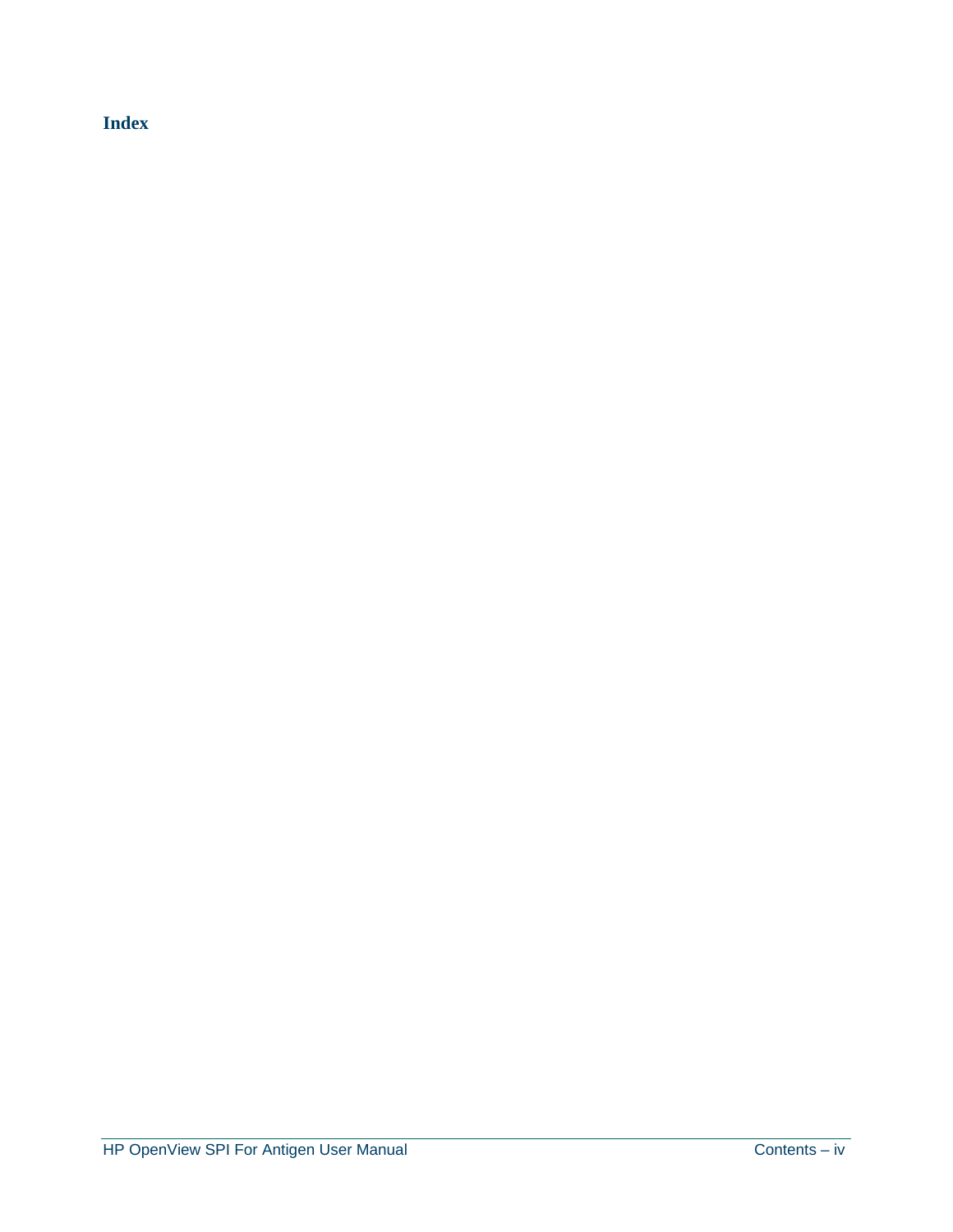# **Chapter 1 – Introducing OpenView SPI**

Sybari's Smart Plug-In (SPI) for Antigen is a powerful new module that enables Sybari's Antigen for Microsoft Exchange, Antigen for SMTP Gateways, and Advanced Spam Manager to provide critical security management data to HP OpenView Operations Manager for Windows (OVOW).

Sybari's OpenView SPI for Antigen allows you to monitor the status of Antigen servers and engine updates and monitor virus and spam alerts. Events (such as a concentrated virus attack) are propagated to the OpenView console, which immediately alerts administrators and can be programmed to take a custom action that uses an Antigen tool or a custom script. The Antigen SPI can also be used to launch the Sybari client on remote Antigen servers to view additional reporting or centrally modify Antigen's security configurations.

Sybari's OpenView SPI scripts include UI integration into several support tools that perform simple actions, such as on-demand signature updates.

# **What Is A Smart Plug-In?**

A Smart Plug-In (SPI) for OpenView Operations For Windows is an addition to the OVOW product that provides extended or incremental system or application management capabilities on top of the capabilities provided by the out-of-the-box OVOW product.

For it to function, an SPI requires that OVOW be installed and running. Further, an SPI for OVOW is a product that is created for a specific management capability, such as managing a multi-tier software system (like SAP/R3) or a database environment (like Oracle).

# **Definitions**

These are terms that you will find throughout this User Guide.

### **OVOW**

OpenView Operations For Windows, a third party product for software monitoring provided by Hewlett-Packard.

### **OVO Policy**

A set of rules and actions that helps to automate network, system, and application administration.

### **SPI**

A Smart Plug-In, a Hewlett-Packard OpenView term for product plug-ins used to manage and monitor remote systems.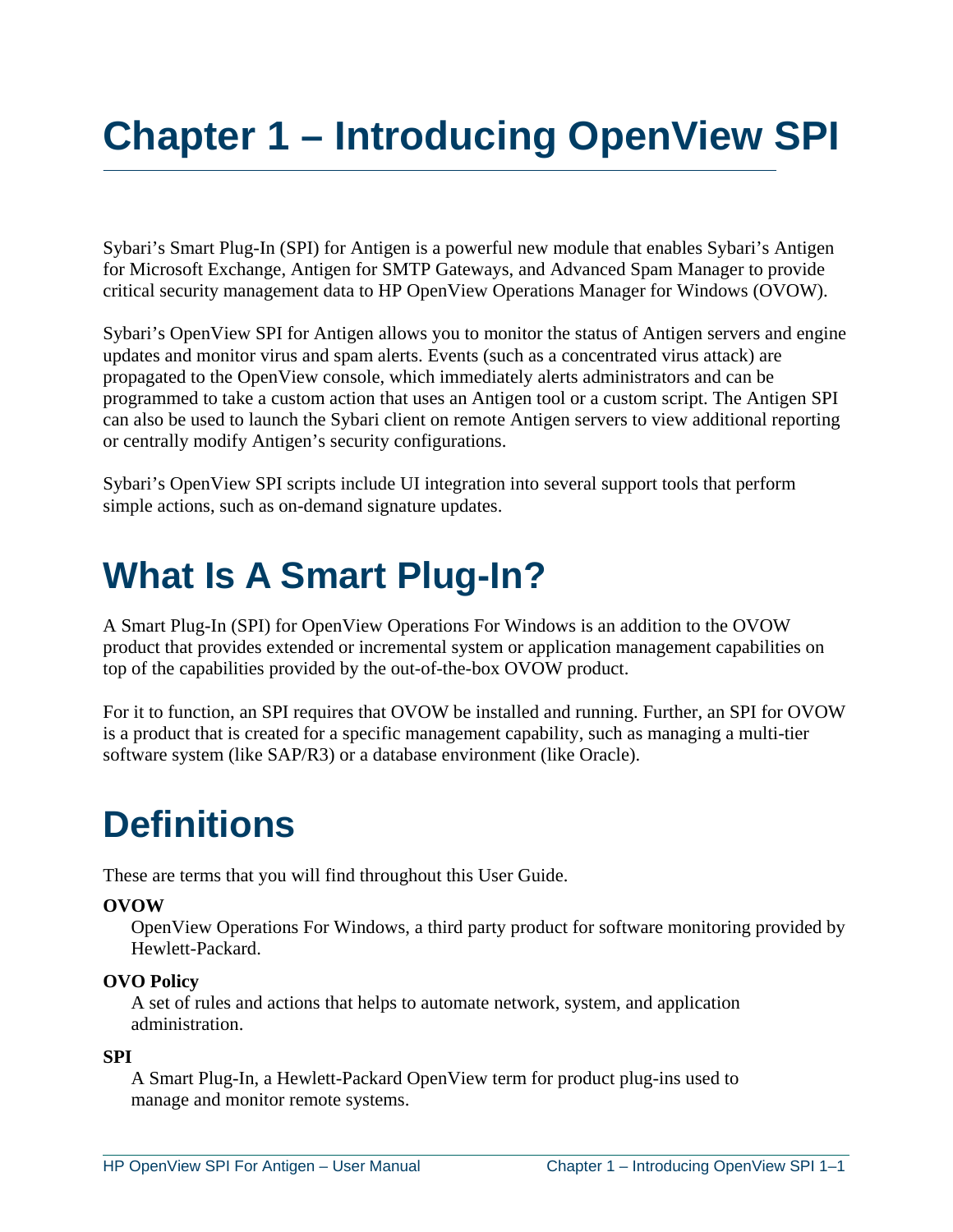# **Functionality**

The OpenView SPI For Antigen provides monitoring functionality in the following areas:

### **Command Line Tool Integration**

A component of SPI used to provide access to command line utilities, such as engine updates from the OVOW console menus.

#### **Alert Management Tools**

A component of SPI used to enable, disable, and configure thresholds on Antigen WMI events for Virus Outbreaks, Spam, etc.

### **OpenView Operations Policies**

Policies are the parts of SPIs that instruct OVO agents how to monitor remote antigen products and indicate which logs to monitor. For Antigen, the program log, event log, and WMI events will be the main source of information.

### **OpenView Node Group Installation**

The SPI install creates an "Antigen Servers" group in the node section of the OVO console. Node groups provide an association between the Antigen SPI's policies/tools and the servers being monitored. Servers running antigen need to be manually added to this group.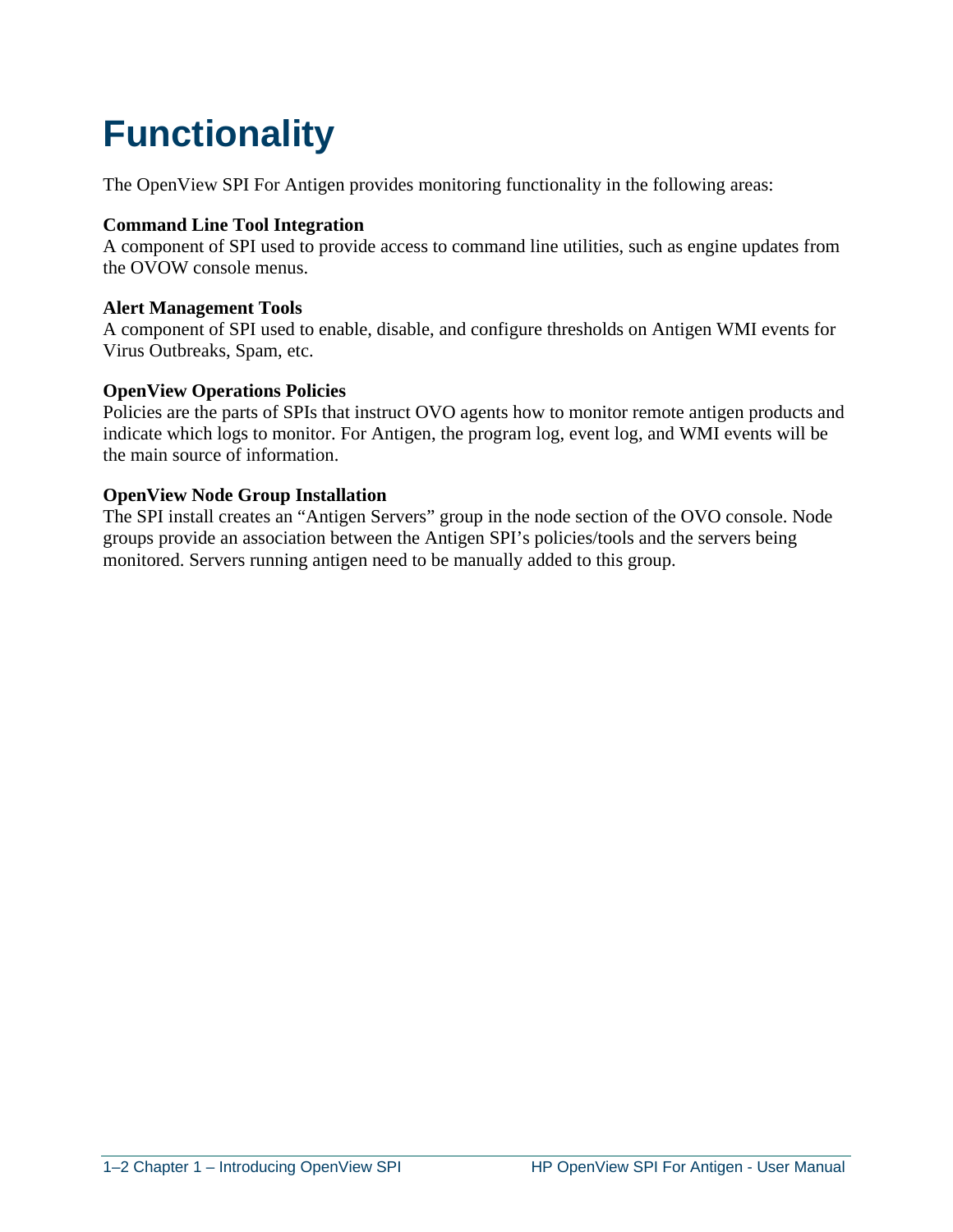# **How To Contact Us**

## **Customer Service**

To order products or obtain product information, please contact the sales office in your region.

[For Pre-Sales Technical Support, please contact our Pre-Sales Support department in the US at 1-631-630-8500 (press option 2 for our Support Menu and then press option 2) or in Spain at +34 91 296 2600]

#### **In North America:**

Sybari Software, Inc. 353 Larkfield Road East Northport, NY 11731-1429 U.S.A. Tel: 1-631-630-8500

#### and

Sybari Software California 1299 Del Mar Avenue, Suite 110 San Jose, CA 95128 U.S.A. Tel: 1-408-938-9050

#### **In France:**

Sybari Software France La Grande Arche. Paroi Nord 92044 Paris-La Defense, France Tel: +33 1 4090 3022 sales-fr@sybari.com

#### **In Germany:**

Sybari Software GmbH Mühlweg 2 B D-82054 Sauerlach (bei München) Tel: +49 (0) 8104 6493 0 sales-de@sybari.com

#### **In Italy:**

Sybari Software Italy Viale America 93 00144 Rome, Italy Tel +39 06 591 5591 sales-it@sybari.com

#### **In the Netherlands:**

Sybari Software Benelux "Het Poortgebouw" Beech Avenue 54-80 1119 PW Schiphol Rijk The Netherlands Tel: +31 0 20-6586952 sales-nl@sybari.com

#### **In the UK:**

Sybari Software UK 188-192 Sutton Court Road Chiswick London W4 3HR, U.K. Tel: +44 0 20 8987 3280 sales-uk@sybari.com

#### **In Spain and other EU Countries:**

Sybari Software S.A. C/General Yagüe, 6 28020 Madrid, Spain Tel: +34 91 296 2600 Fax: +34 91 296 2601 sales-eu@sybari.com

#### **In the Middle East and Africa:**

Sybari Software Mid-East Dubai Internet City Building, 9, Office 209 PO Box 500154 Dubai, UAE Tel: +971 4 391 3711 sales-mea@sybari.com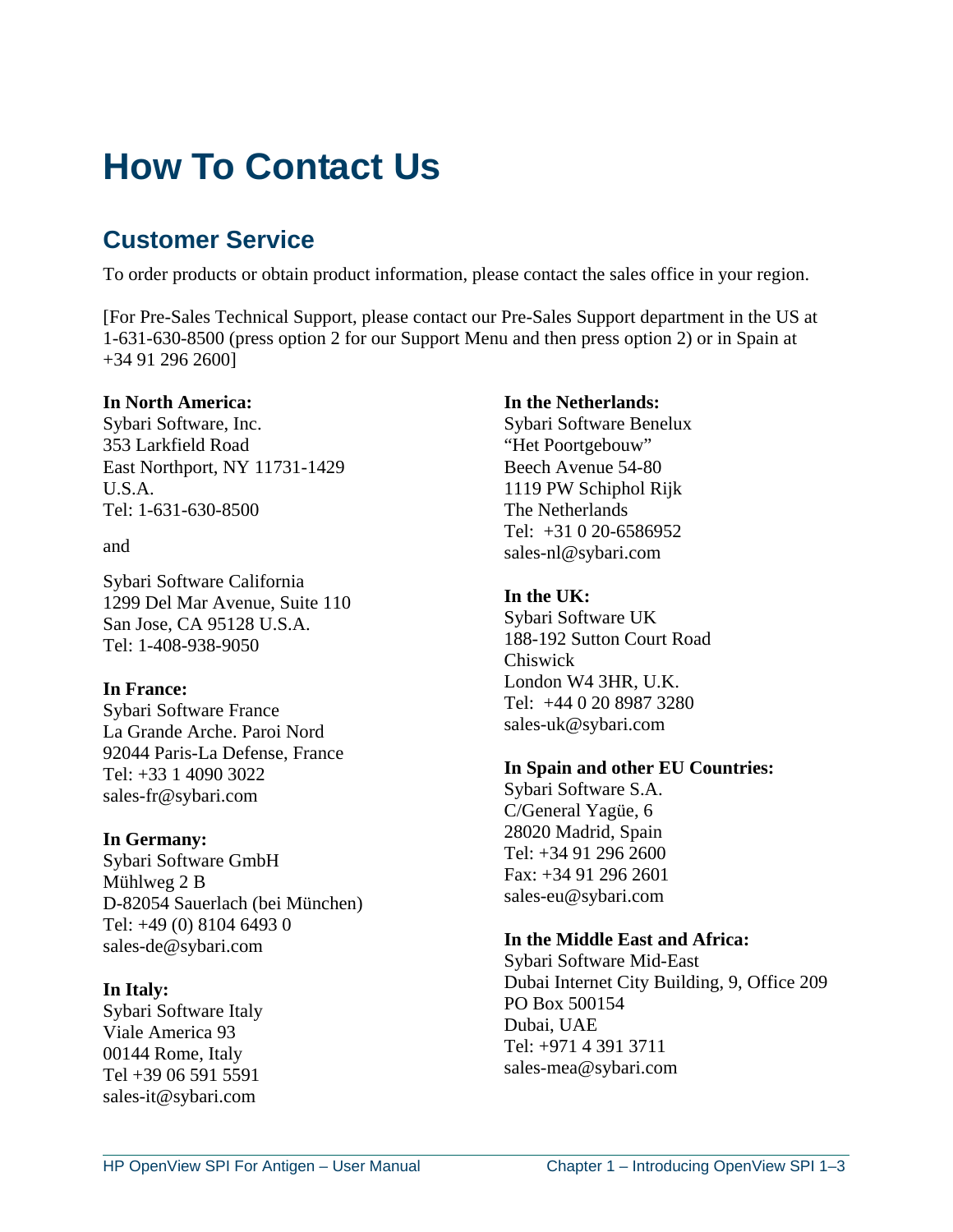#### **In Asia/Pacific:**  Sybari Software APAC Penthouse Level, Suntec Tower Three 8 Temasek Blvd. Singapore, 038988 Tel: +65 8663 767

#### **In Australia and New Zealand:**

Sybari Software Australia Pty Ltd Unit 21, Building 7 49 Frenchs Forest Rd Frenchs Forest, NSW, 2086 Australia Tel: +61 2 9454 8000 Fax: +61 2 9454 8070

#### **In China:**

Sybari Software Rm. 612, Beijing Towercrest Plaza, No. 3 Mai Zi Dian West Road, Chao Yan District, Beijing, 100016 China Tel: +86 10 64606127

You can also visit us at our web site: http://www.sybari.com/

## **Technical Support**

Sybari is famous for its dedication to customer satisfaction. Sybari has continued this tradition by investing considerable time and effort to make our website a valuable resource for updating Sybari software and obtaining the latest news and information. For technical support information, we encour[age you to visit our webs](http://www.sybari.com/)ite first:

http://www.sybari.com/

### **Contacting Our Technical Support Team**

- In North America and Latin America:
	- o **East Northport, NY Office:** 1-631-630-8500 option #2 8 am - 8 pm EST
	- o **San Jose, CA Office:** 1-408-938-9050 option #6 8 am - 6 pm PST

support@sybari.com

• In the Europe/Africa region:

**Madrid, Spain Office:** +34 91 296 2600 9 am - 7 pm ECT

support.eu@sybari.com

• In the Asia/Pacific region:

**Singapore Office:** +65 6533 3018 Ext. 16 9 am - 6 pm Singapore Time (GMT +8) support.eu@sybari.com

In Australia and New Zealand:

**Sydney, Australia Office:** +61 2 9454 8000 9 am - 6 pm Sydney Time (GMT +11) support.eu@sybari.com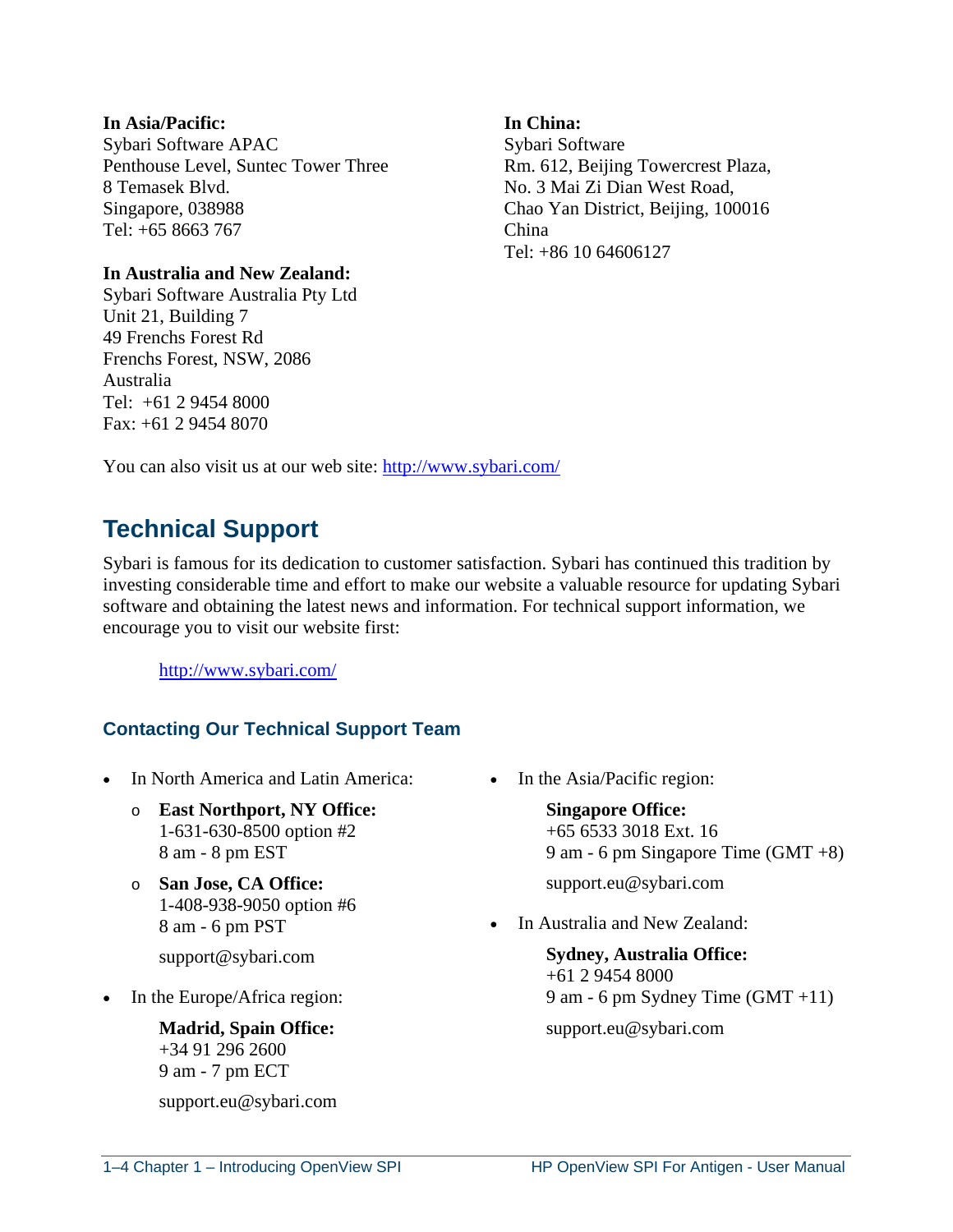# **Chapter 2 – Installation**

The Sybari SPI For Antigen is easy to install on servers running HP OpenView Operations Manager. The steps to install and uninstall the SPI For Antigen are described below.

# **Requirements**

*Please Note:* User customizations will not be retained in new SPI-installed versions of the same policies. Such customizations will need to be merged to the newer version installed. This is especially important if you have removed policies prior to the upgrade

## **Operating System**

Sybari's SPI For Antigen can be installed under any of these operating systems:

- Windows 2000
- Windows XP
- Windows Server 2003

## **Operations Manager Server Requirements**

HP integration requires that OpenView SPIs run on the same system as OpenView Operations Manager (version 7.*x* or later). Operations Manager Server requires the following:

- Windows 2000 Server/Advanced Server Edition (SP3 or higher) or Windows 2003 Standard/Enterprise/Data Center Server.
- 500MHz Intel Pentium III (or compatible) processor, 1 GHz recommended.
- 512 MB physical memory, with at least 512 MB virtual memory (page file)
- Minimum 10 GB hard drive. 1.2 GB disk space is required for installation (depending on selected product options.)
- We recommend at least 4 GB free disk space for event and performance databases. Hard drives with at least 20 GB are recommended.
- CD Rom Drive
- 17 Inch monitor with 1024x768 resolution and at least 256 colors.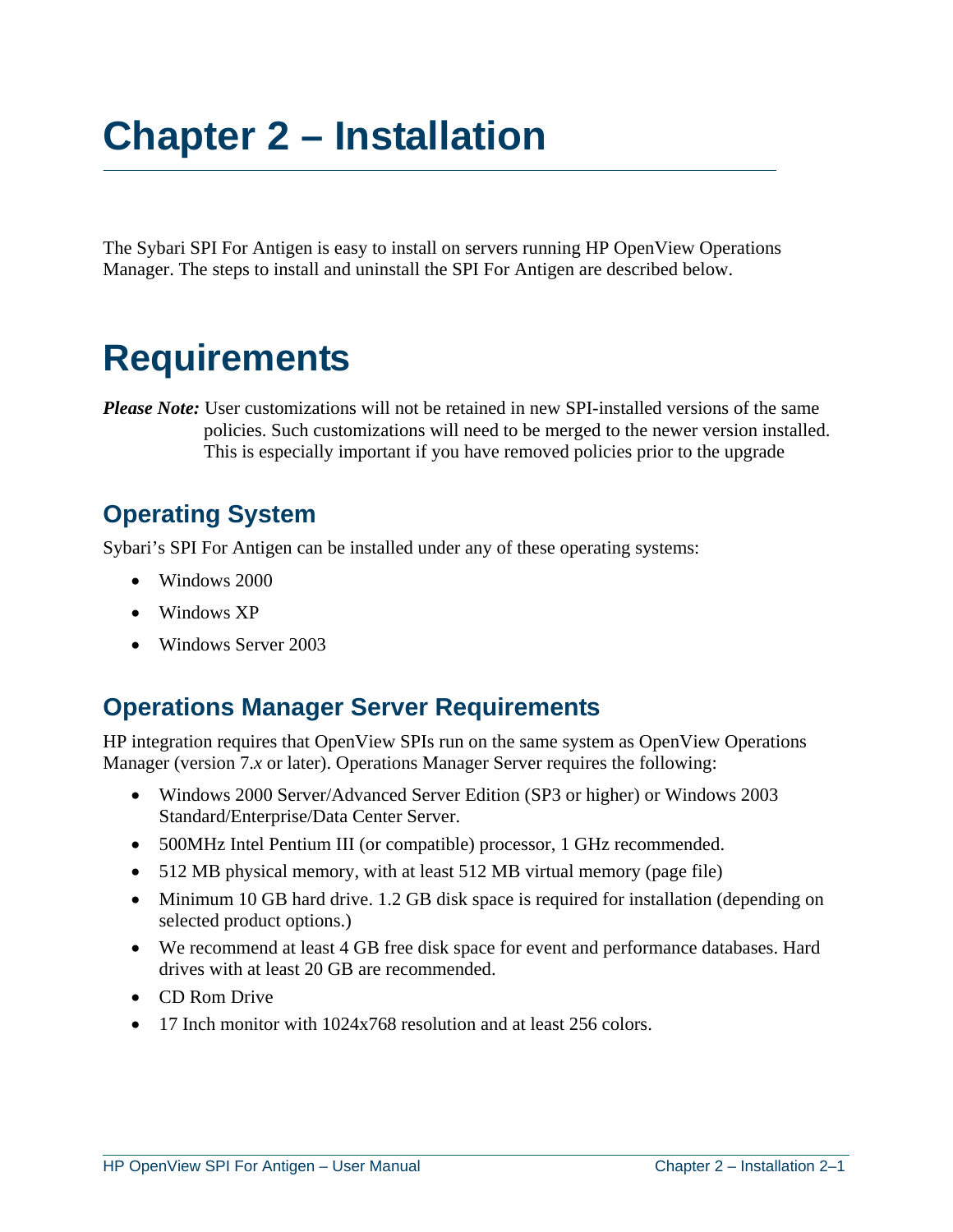## **Managed Node Requirements**

- Windows 2000, Windows NT 4.0, Windows XP Professional, or Windows Server 2003.
- 15 MB memory for agent processes
- 40 MB hard disk space for installation, and databases. Actual size may vary depending on what policies are installed, and how much data is collected.

## **Before You Start**

Prior to the installation of SPI For Antigen, ensure that both the Antigen client and HP OpenView Operations For Windows are installed on the server where you plan to install the product.

# **Installation**

Once you've downloaded the product from the Sybari site, simply double-click SETUP.EXE and the product will install itself. There are no parameters to be entered or questions to be answered. All components are installed into existing HP OpenView folders.

Installation creates the following groups within the OVOW Console:

- Antigen Servers node group. This node group contains the managed nodes that are running Antigen.
- SPI For Antigen group within Tools. This has the following subgroups:
	- o Alert Management
	- o Engine Management
- SPI For Antigen policy group.

# **Uninstalling**

To remove the SPI For Antigen, follow these steps:

1. All policies within the SPI For Antigen group currently deployed to managed nodes must be uninstalled. If they are not, they will not be automatically removed from the management console.

*Please Note:* If you have modified any policies, the uninstall will not automatically remove them. They will have to be manually removed through the OVOW Console.

- 2. Remove SPI for Antigen by using Add/Remove Programs in the Windows Control Panel.
- 3. In the OpenView console, manually delete the Antigen Servers node group, the SPI For Antigen tools group, and the SPI For Antigen policy group.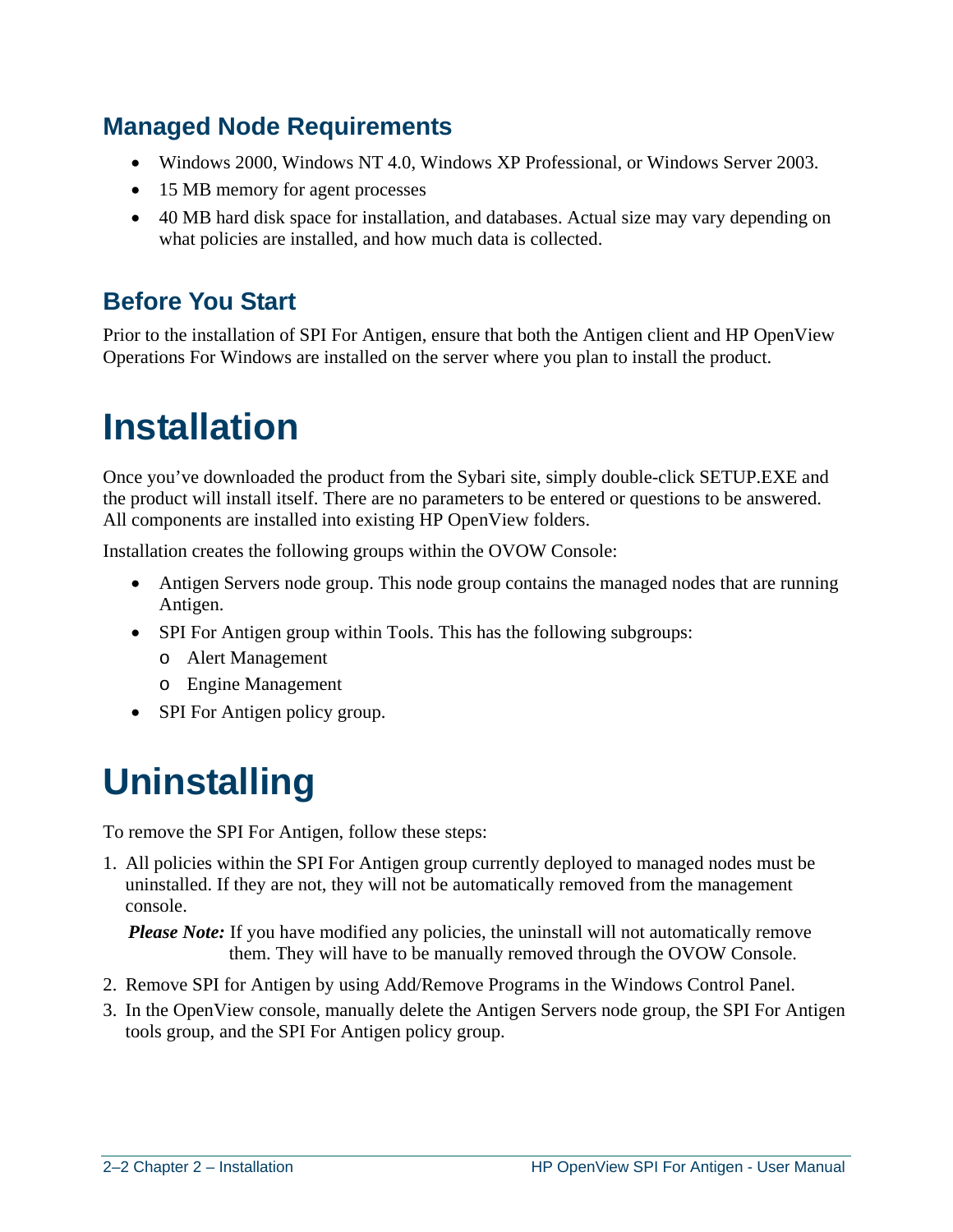# **Upgrading From An Earlier Version**

If a previous version of the Sybari Smart Plug-In (SPI) For Antigen is installed, that version must be removed before installing the latest version. Please see Uninstalling, above for more information on uninstalling the product.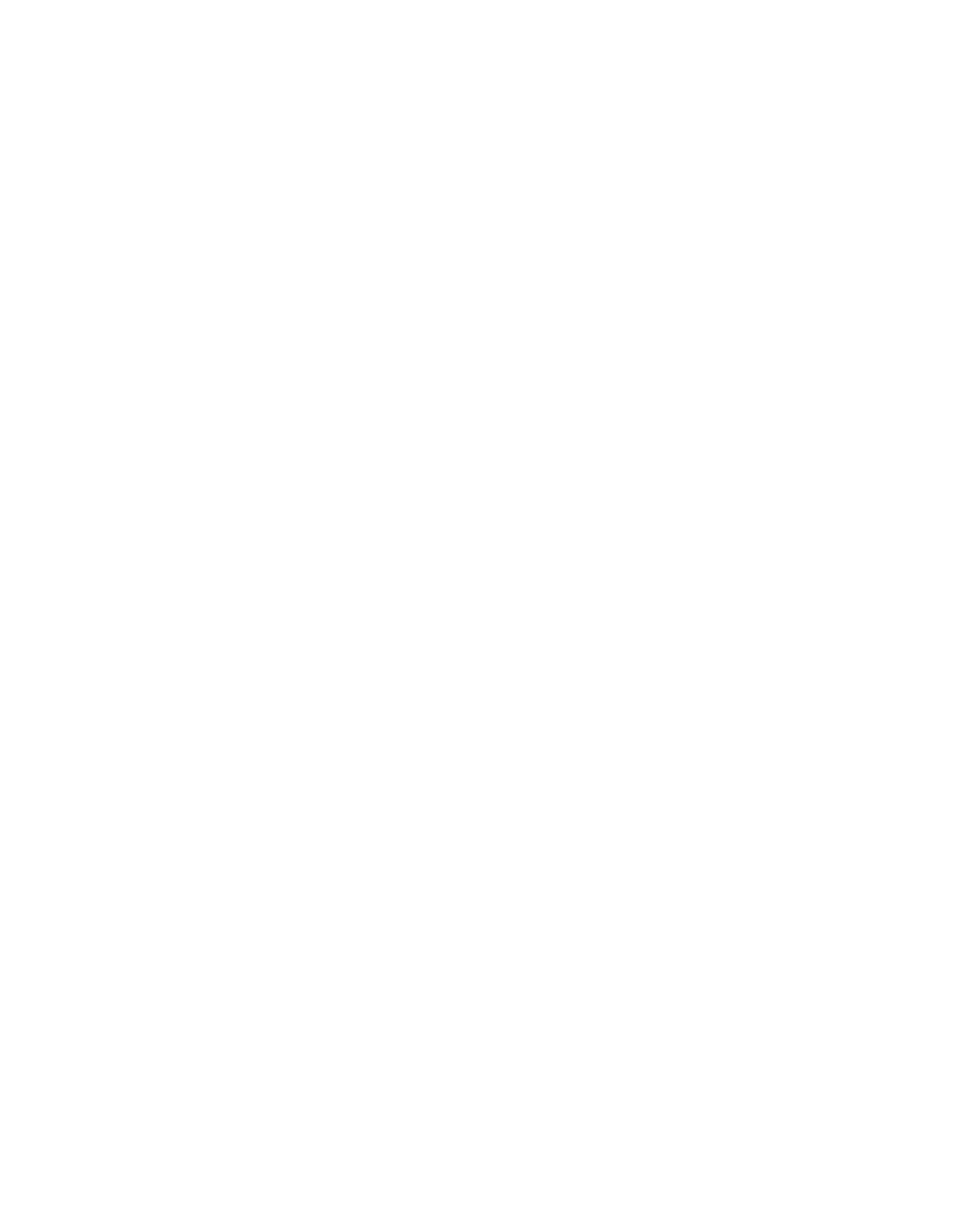# **Chapter 3 – Using The OpenView SPI For Antigen**

Once you have installed SPI For Antigen, you can immediately use it to see alerts on the Console and to manage the criteria for triggering those alerts. The Console is also used to configure new nodes, connect to the Antigen client, and update scanning engines.

# **The HP OpenView Operations Console**

This is what the HP OpenView Operations Console looks like after the SPI For Antigen has been installed:

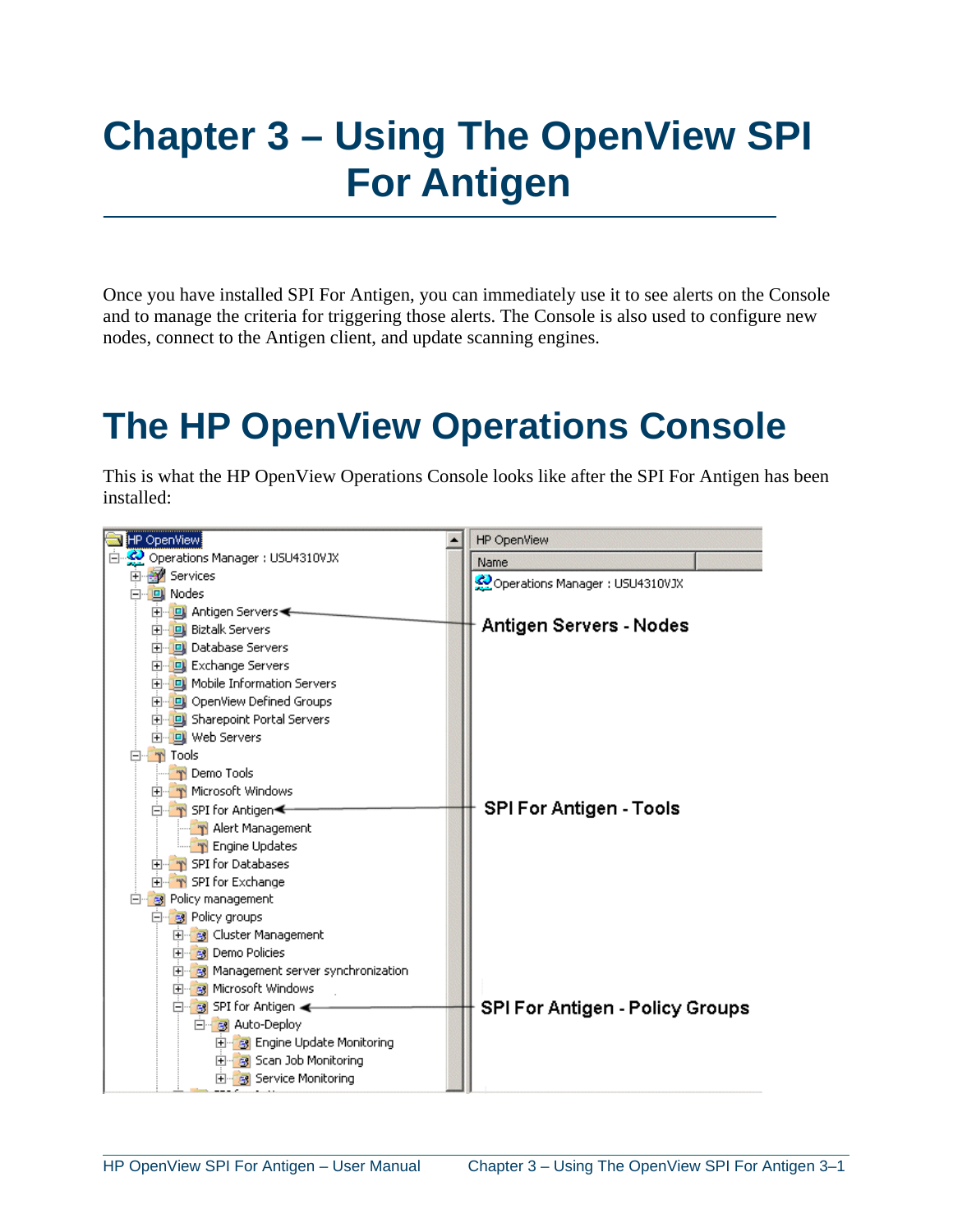The install creates three new items in the Operations Console:

- 1. In Nodes, there is a new Antigen Servers node group. Add managed nodes to this group to associate them with Antigen tools and policies (see Adding Nodes, below).
- 2. In Tools, there is a new SPI For Antigen group. It has two subgroups:
	- Alert Management tools to handle and configure alerts sent from Antigen (see Alert Management, below).
	- Engine Updates tools to allow you to update any of Antigen's installed scanning engines at any time (see Engine Updates, below).
- 3. In Policy Management, there is a new SPI For Antigen group. This contains policies that are deployed to a managed node to watch logs for incidents. If an incident is found, an alert is displayed on the OpenView console. (See both Policy Management and Alert Management, below.)

*Please Note:* When a new Antigen server is added to the Antigen Servers node group, all policies are automatically deployed to it.

# **Antigen Servers Node Group**

This node group contains the managed nodes that are running Antigen.

## **Adding Nodes**

The Antigen Servers node group is empty when the SPI For Antigen is installed. To populate it, follow these steps to add a node for each server running Antigen:

- 1. Right-click on the Nodes group to get the context-sensitive menu.
- 2. Select Configure Nodes. The *Configure Managed Nodes* dialog appears. All the nodes that OpenView has discovered on the network are shown in the left pane.

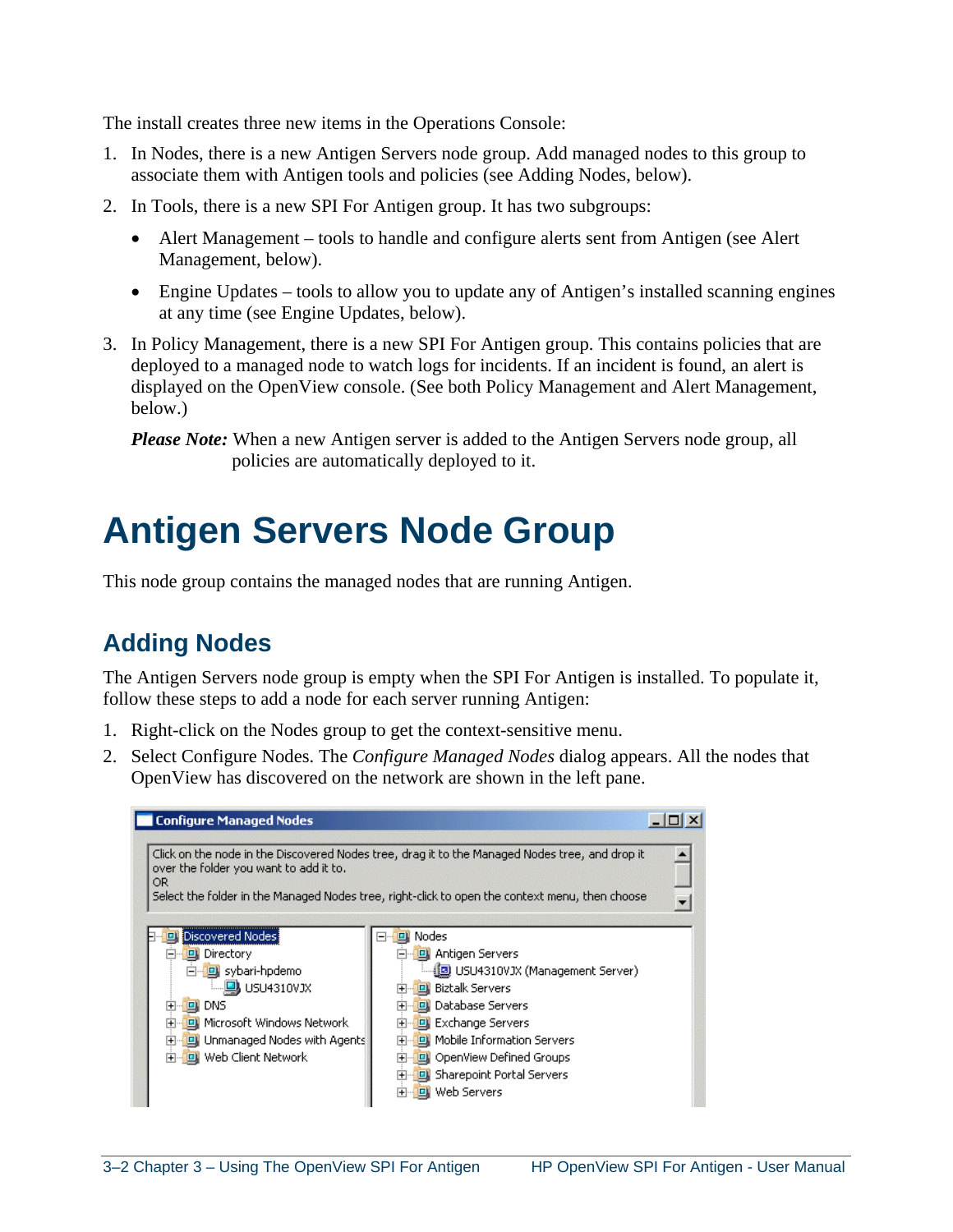- 3. Select a node on the left side and drag it to the right side, dropping it onto the Antigen Servers node group.
- 4. Once you have added all the desired nodes, click OK to return to the Console. All the nodes will appear under the Antigen Servers node group.

## **Launching Antigen Tools**

To launch either an engine update or to connect the Sybari client to a specific node, select that node from the Antigen Servers node group. Right-click it and, from the context menu, select All Tasks, and then Launch Tool. The *Select The Tool To Execute* dialog displays:

| $\boldsymbol{\mathsf{x}}$<br><b>Select the Tool to Execute</b> |
|----------------------------------------------------------------|
| Available Tools:                                               |
| AhnLab Engine Update                                           |
| CAIris Engine Update                                           |
| CAVet Engine Update                                            |
| Command Engine Update                                          |
| CommTouch Engine Update                                        |
| Kaspersky Engine Update                                        |
| [Launch Sybari Client]                                         |
| NAI Engine Update                                              |
| Norman Engine Update                                           |
| Sophos Engine Update                                           |
| SpamCure Engine Update                                         |
|                                                                |
| Launches the Sybari client and connects to selected server.    |
| Cancel<br>Launch<br>Help                                       |

Select an item on the list: either Launch Sybari Client (to start the Antigen client) or one of the engines (to do an on-demand update). Click Launch to continue.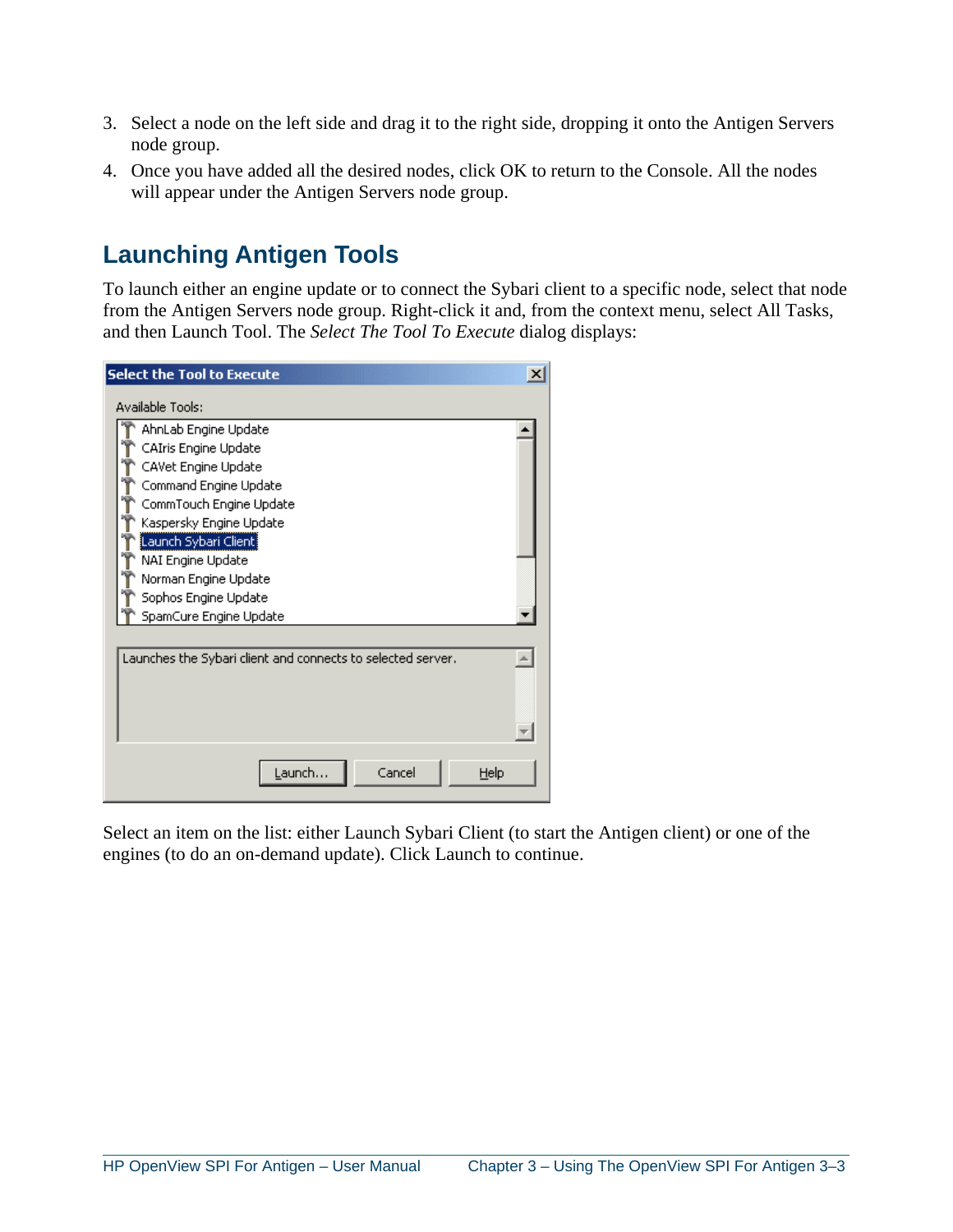### **Launch Sybari Client**

When you select Launch Sybari Client from the *Select The Tool To Execute* dialog, the *Edit Login* dialog displays:

| <b>Edit Login</b>    | $\vert x \vert$ |
|----------------------|-----------------|
| Login                |                 |
| Launch Sybari Client |                 |
| Execute On:          |                 |
| Console              |                 |
| User Name:           |                 |
|                      |                 |
| Password:            |                 |
|                      |                 |
|                      |                 |
|                      |                 |
|                      |                 |
|                      |                 |
|                      |                 |
|                      |                 |
| Cancel               | Help            |

Clicking Launch on the *Edit Login* dialog starts the Sybari Client GUI.

*Please Note:* Leaving the User Name and Password fields blank launches the Sybari client as the currently logged-on user.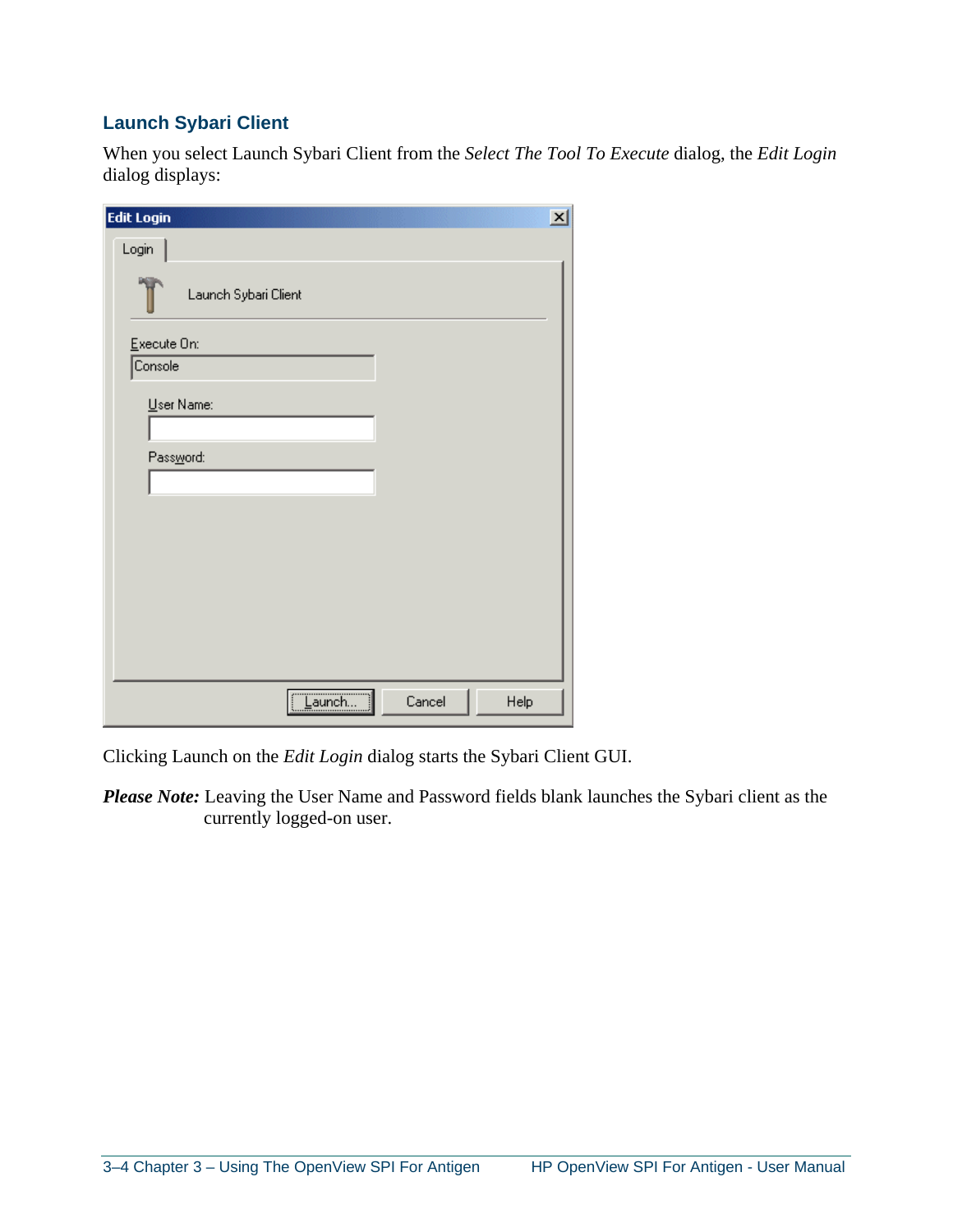### **Engine Updates**

When you select an engine to be updated, from the *Select The Tool To Execute* dialog, the *Select Where To Launch This Tool* dialog displays:

| Select where to launch this tool                                                                                                                                                                                     |                                                                                                                                                                                                                                                          | $\times$         |
|----------------------------------------------------------------------------------------------------------------------------------------------------------------------------------------------------------------------|----------------------------------------------------------------------------------------------------------------------------------------------------------------------------------------------------------------------------------------------------------|------------------|
| Select Nodes/Services:                                                                                                                                                                                               |                                                                                                                                                                                                                                                          |                  |
| ☑ 및 Nodes<br>–⊢<br>— <b>☑∰</b> USU4313VJX<br>101<br>$\overline{+}$<br>$\overline{+}$<br>$\overline{+}$<br>TПL<br>$\overline{+}$<br>$\overline{+}$<br>TO)<br>$\overline{+}$<br><b>D</b> Web Servers<br>$\overline{+}$ | Antigen Servers<br>☑ 19 USU4310VJX (Management Server)<br>$\Box$ (国) USU4311VJX<br><b>Biztalk Servers</b><br>Database Servers<br><b>Exchange Servers</b><br>Mobile Information Servers<br>OpenView Defined Groups<br><b>D.</b> Sharepoint Portal Servers |                  |
| Display Name:                                                                                                                                                                                                        | NAI Engine Update                                                                                                                                                                                                                                        |                  |
| Description:                                                                                                                                                                                                         | Updates the NAI engine                                                                                                                                                                                                                                   | $\blacktriangle$ |
|                                                                                                                                                                                                                      | Cancel<br>Launch<br>Help                                                                                                                                                                                                                                 |                  |

Use this dialog to select one or more servers to which the scanning engine update should be applied, and then click Launch. The *Edit Logon And Parameters* dialog appears:

| <b>Edit Login and Parameters</b>                                     |  |
|----------------------------------------------------------------------|--|
| Parameters<br>Login                                                  |  |
| CAIris Engine Update                                                 |  |
| Command:                                                             |  |
| cscript //NoLogo "%ovagentdir%\bin\instrumentation\antspiUpdateEngin |  |
| Parameters:                                                          |  |
| ftp://ftp.sybari.com/scan_engine_updates/intel                       |  |
|                                                                      |  |
|                                                                      |  |
|                                                                      |  |
|                                                                      |  |
| Cancel<br>Help<br>Launch                                             |  |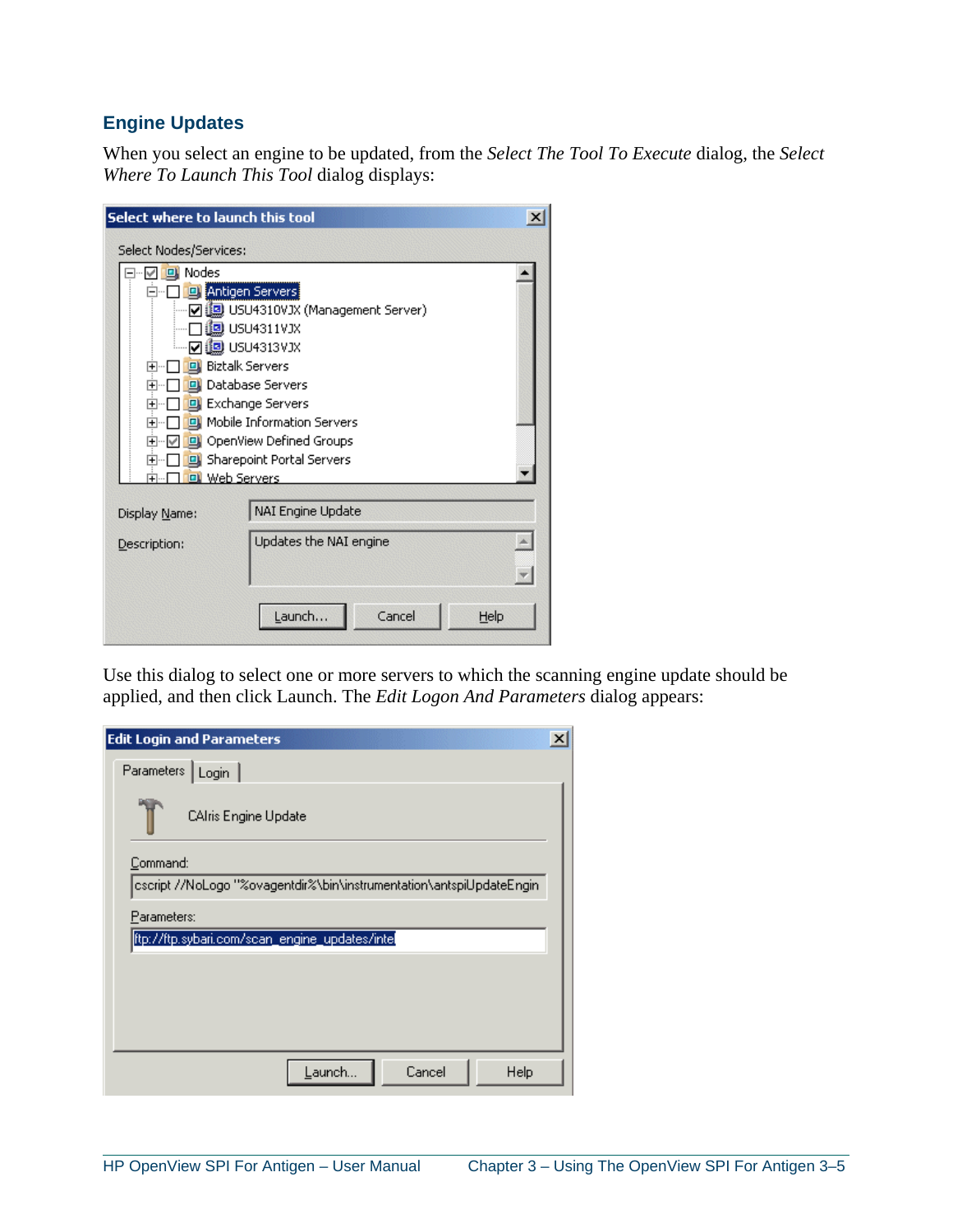*Please Note:* The Parameters field displays with the default download path for the engine. You can change it to some other path, but unless you edit and modify the tool itself, the same default path will show up the next time the update is invoked.

If you are executing a remote engine update, use the Login tab to enter the login credentials of a user with permissions to execute the AntigenStarter utility on the managed node.

| $\overline{\mathbf{x}}$<br><b>Edit Login and Parameters</b> |
|-------------------------------------------------------------|
| Login<br>Parameters                                         |
| CAVet Engine Update                                         |
| Execute On:                                                 |
| Selected Node                                               |
| User Name:                                                  |
|                                                             |
| Password:                                                   |
|                                                             |
|                                                             |
| Cancel<br>Help<br>Launch                                    |

Click Launch to begin the update. The *Tool Status* dialog appears, showing you the results of the update attempt:

| <b>Tool Status</b> |                 |               |                                                                                 |  |
|--------------------|-----------------|---------------|---------------------------------------------------------------------------------|--|
| Launched Tools:    |                 |               |                                                                                 |  |
| <b>Status</b>      | <b>Action</b>   | Node          | Command                                                                         |  |
| Succeeded          | CAIris Engine U | USU4310VJX (M | cscript //NoLogo "%ovagentdir%\bin\instr                                        |  |
|                    |                 |               |                                                                                 |  |
|                    |                 |               |                                                                                 |  |
|                    |                 |               |                                                                                 |  |
|                    |                 |               |                                                                                 |  |
|                    |                 |               |                                                                                 |  |
|                    |                 |               |                                                                                 |  |
| Tool Output:       |                 |               |                                                                                 |  |
|                    |                 |               | Found C:\Program Files\Sybari Software\Antigen for Exchange                     |  |
| Done.              |                 |               | Executing "C:\Program Files\Sybari Software\Antigen for Exchange\AntigenStarter |  |
|                    |                 |               |                                                                                 |  |
|                    |                 |               |                                                                                 |  |
|                    |                 |               |                                                                                 |  |
|                    |                 |               |                                                                                 |  |
|                    |                 |               |                                                                                 |  |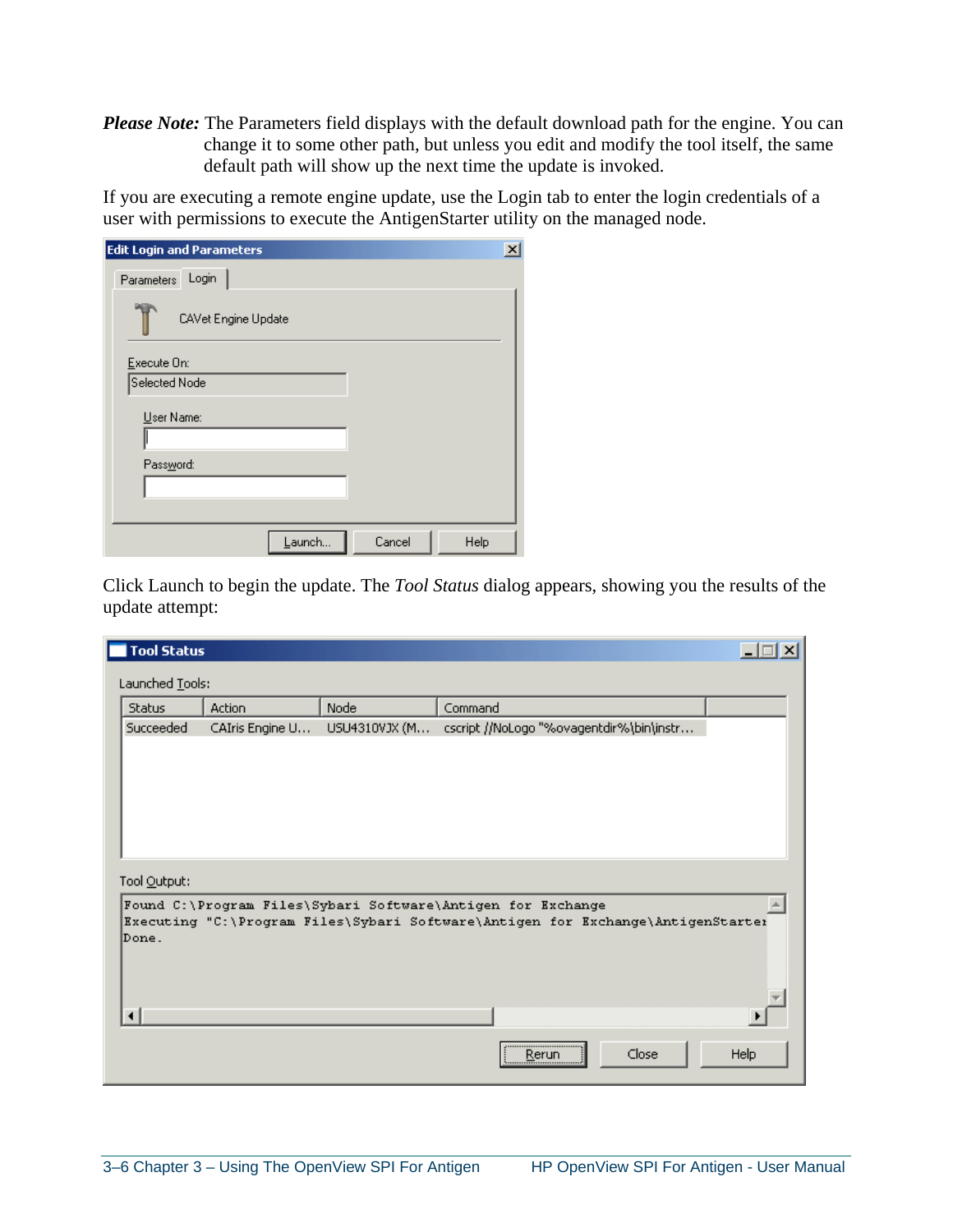When the update finishes, click Rerun (in case there was a problem) or Close (to bring you back to the Console).

- *Please Note:* The *Select The Tool To Execute* dialog lists all the scanning engines that Sybari supports. The only ones that you can successfully update, however, are those for which you have obtained a license. If you attempt to update an unlicensed engine, the Tool Status will indicate success, but the Console will show a message that you were not licensed to update that engine.
- *Please Note:* To prevent informational engine update notification messages from being displayed in the OVOW Console, create a message filter that filters unmatched normal severity messages from the GetEngineFiles application. Please see *HP OpenView Operations* help for more information on creating message filters.

# **Tools**

This item contains several tools, both in the main folder (SPI For Antigen) and in its two subgroups: Alert Management and Engine Updates.

When you select SPI For Antigen (under Tools), two tools appear in the right pane: Launch SEM Console and Launch Sybari Client. There are also folders for Alert Management and Engine Updates.



## **Launch SEM Console**

Double-clicking this link launches the SEM Console, assuming that the web page is installed on the local host. You can modify the tool to point to the path of the server, if it isn't on the local host or if you are going to execute the tool from a remote console.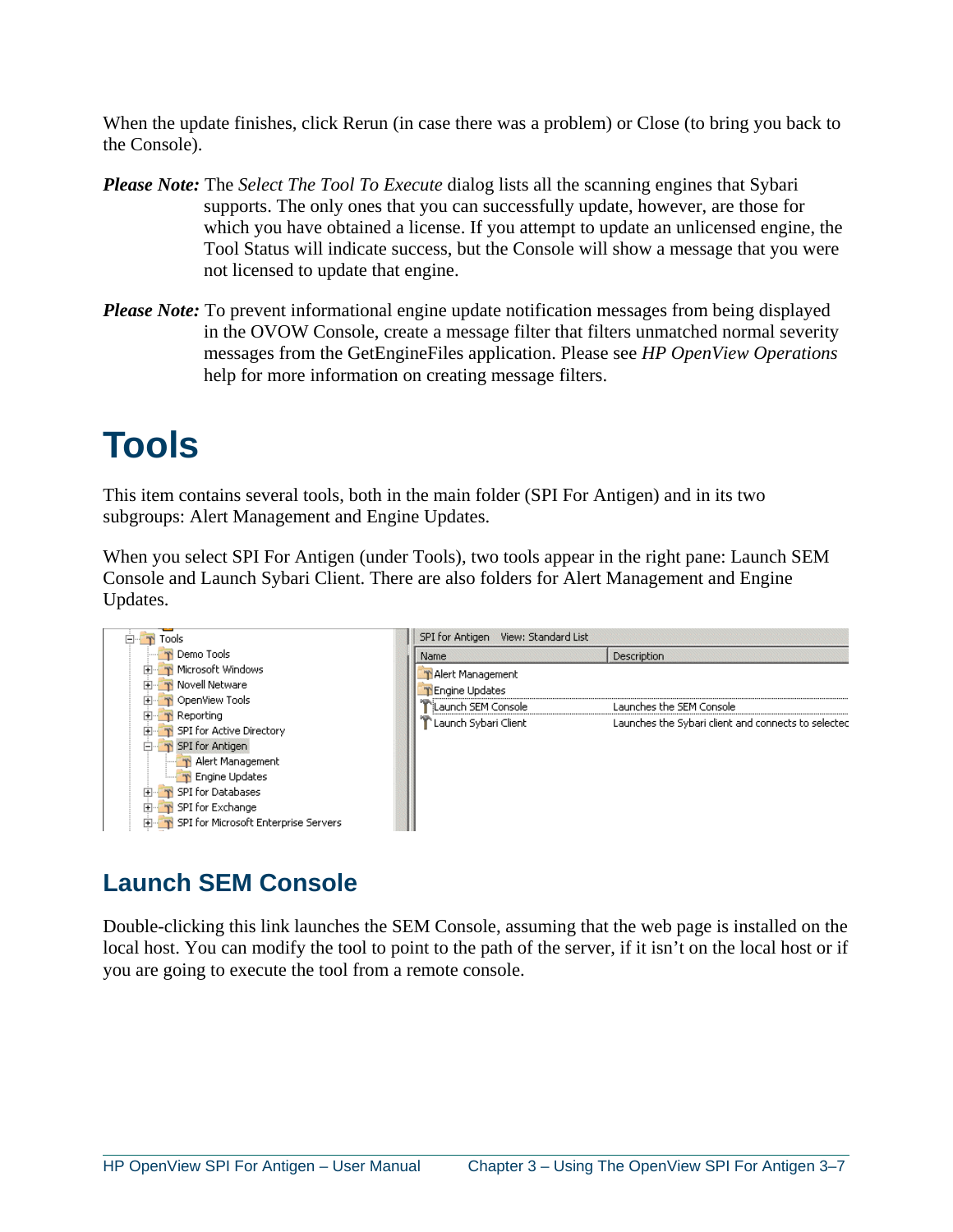## **Launch Sybari Client**

Displays the Sybari Client GUI. Double-click to display the *Edit Login And Parameters* dialog. Select a server and click Launch. The Sybari Client is launched and a connection is made to the selected server.

## **Alert Management**

Use this facility to configure and manage outbreak alerts.

### **Managing Outbreak Alerts**

When you double-click Alert Management, the names of the available tools display in the right pane:

| Alert Management View: Standard List |                                                             |
|--------------------------------------|-------------------------------------------------------------|
| <b>Name</b>                          | Description                                                 |
| Disable Outbreak Alert               | Disables specified Outbreak alert(s) on managed node.       |
| Enable Outbreak Alert®               | Enables specified Outbreak alert(s) on managed node.        |
| Retrieve and View Alert Settings     | Retrieves Antigen Alert Settings from Managed Node a        |
| Set Alert Sliding Window Length      | Sets the specified outbreak alert(s) sliding window length. |
| Set Alert Threshold Value            | Sets the specified outbreak alert(s) threshold value.       |
|                                      |                                                             |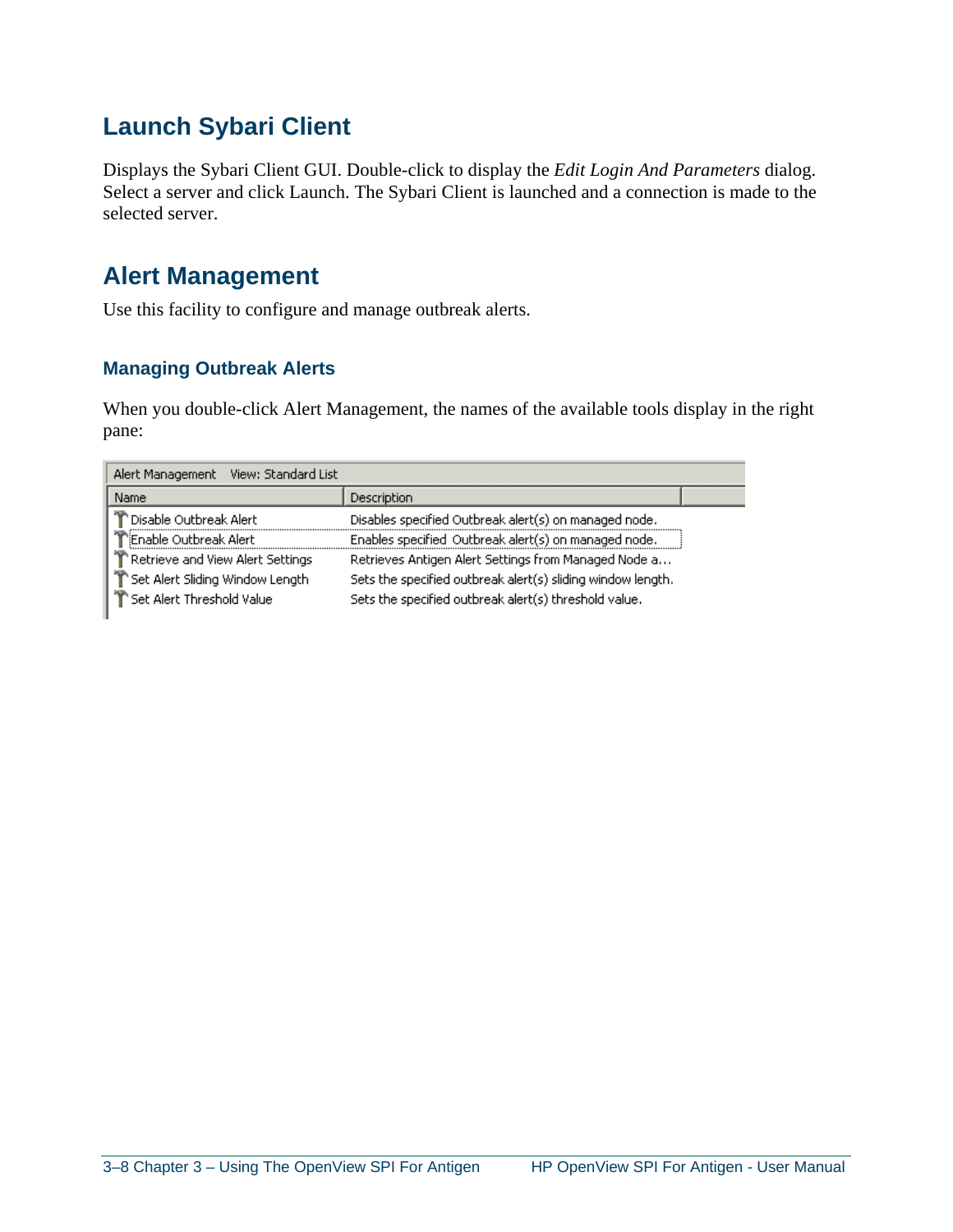To work with any of the tools, double-click it and the *Edit Login And Parameters* dialog appears. Use it to select which servers the tool will apply to.

| <b>Edit Login and Parameters</b>                                                                                                                                                                                                                                                                                                                                                                                                                     | $\times$ |
|------------------------------------------------------------------------------------------------------------------------------------------------------------------------------------------------------------------------------------------------------------------------------------------------------------------------------------------------------------------------------------------------------------------------------------------------------|----------|
| Parameters  <br>Login                                                                                                                                                                                                                                                                                                                                                                                                                                |          |
| Launch Sybari Client                                                                                                                                                                                                                                                                                                                                                                                                                                 |          |
| Command:                                                                                                                                                                                                                                                                                                                                                                                                                                             |          |
| cscript //NoLogo \\USU4310VJX\SPI-Share\AntSPI\ANTSPI_LaunchSy                                                                                                                                                                                                                                                                                                                                                                                       |          |
| Parameters:                                                                                                                                                                                                                                                                                                                                                                                                                                          |          |
| \$OPC_NODES                                                                                                                                                                                                                                                                                                                                                                                                                                          |          |
| Select the nodes/services to replace \$OPC                                                                                                                                                                                                                                                                                                                                                                                                           |          |
| <b>DI</b> Nodes<br>✓<br>白 □ □ <mark>□</mark> Antigen Servers<br>… ☑ 追り USU4310VJX (Management Server)<br>1 <b>1回</b> USU4311VJX<br>— <b> o (@)</b> USU4313VJX<br><b>D.</b> Biztalk Servers<br>$\overline{+}$<br>Database Servers<br>$\overline{+}$<br>] [ G Exchange Servers<br>$\overline{+}$<br>Mobile Information Servers<br>$\overline{+}$<br>о<br>OpenView Defined Groups<br>$+ \cdots \vee$<br>teral information of the matter of the contract |          |
| Launch<br>Cancel<br>Help                                                                                                                                                                                                                                                                                                                                                                                                                             |          |

Select one or more servers to monitor, and then click Launch. If you have selected any tool other than Retrieve And View Alert Settings, the *Enter Alert Type(s)* dialog appears, allowing you to set or modify parameters. Retrieve And View Alert Settings shows you a report.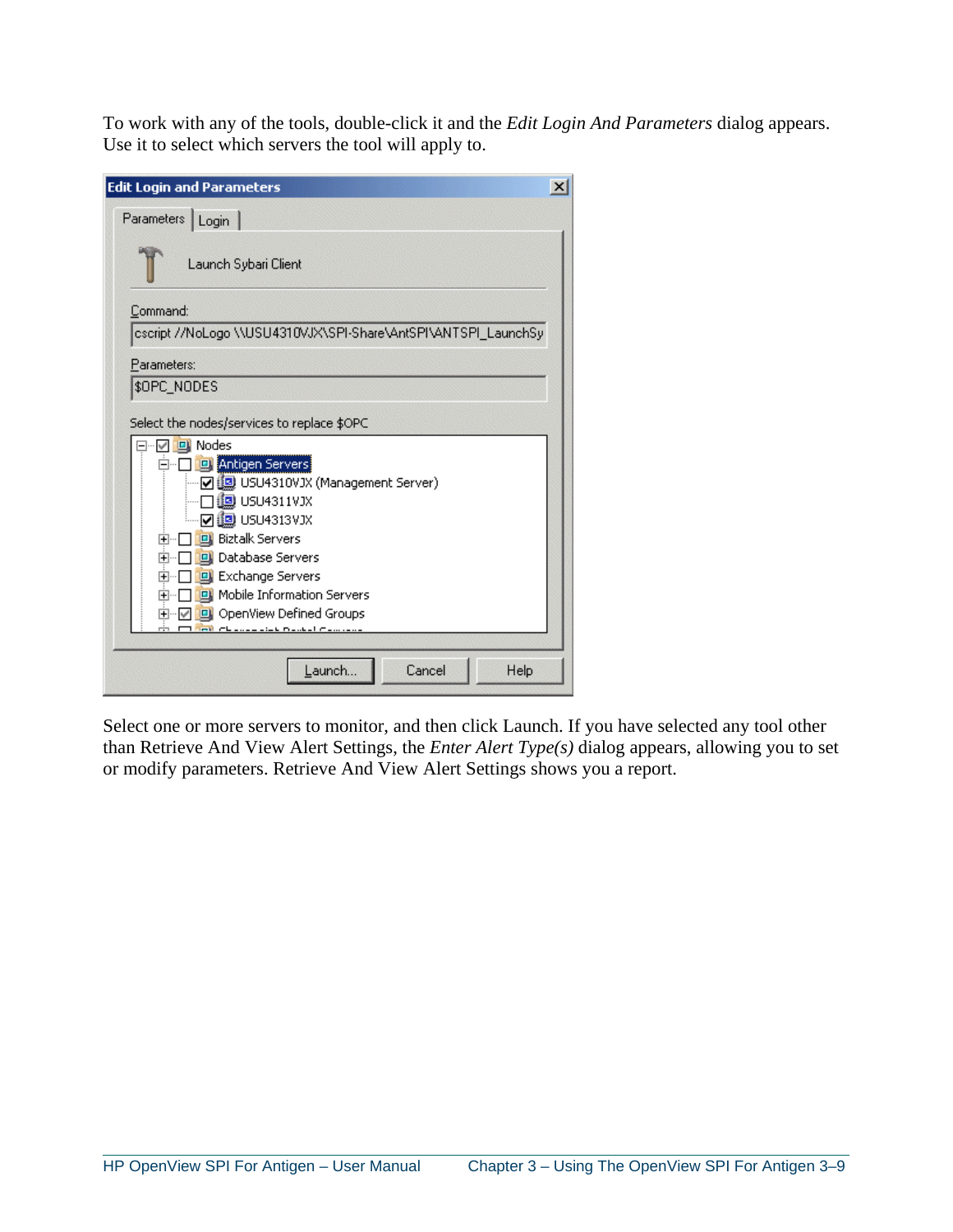### **Retrieve And View Alert Settings**

The Retrieve And View Alert Settings tool displays a report that shows you the current settings for one or more servers (the server name is USU4310VJX in the example). This is what the report looks like:

| Antigen Alert Settings - Microsoft Internet Explorer                                     |                |                                       |             | $ \Box$ $\times$          |
|------------------------------------------------------------------------------------------|----------------|---------------------------------------|-------------|---------------------------|
| Edit<br>Tools<br>View<br>Favorites<br>File<br>Help                                       |                |                                       |             | Æ                         |
| $\Box$<br>$\vert x \vert$<br>$\bigcirc$ Back $\rightarrow$                               |                | Search Scravorites Stredia &          | 戯           |                           |
| Address $ \hat{\mathcal{C}} $ C:\Program Files\HP OpenView\bin\AntigenAlertSettings.html |                |                                       | ∍<br>Go     | Links <sup>&gt;&gt;</sup> |
| Antigen alert setting report gengerated: 2/1/2005<br>USU4310VJX                          |                |                                       |             |                           |
| AlertType                                                                                | <b>Enabled</b> | Sliding Window Length Threshold Value |             |                           |
| Virus Outbreak Configuration                                                             | True           | 60                                    | 5           |                           |
| Spam Outbreak Configuration                                                              | True           | 60                                    | 30          |                           |
| No File Filter Alert Configuration                                                       | False          | 60                                    | 1           |                           |
| No Viruses Alert Configuration                                                           | False          | 60                                    |             |                           |
| Filter Match Outbreak Configuration                                                      | True           | 60                                    | 30          |                           |
| No Filter Alert Configuration                                                            | False          | 60                                    |             |                           |
| File Filter Match Outbreak Configuration                                                 | True           | 60                                    | 5           |                           |
| No Spam Alert Configuration                                                              | False          | 60                                    | 1           |                           |
|                                                                                          |                |                                       |             |                           |
|                                                                                          |                |                                       |             |                           |
| Done                                                                                     |                |                                       | My Computer |                           |

The report tool shows you, for each Alert Type, whether it's enabled or disabled, as well as its Sliding Window Length and its Threshold Value. This is what the various types and values mean:

#### **Virus Outbreak Alerts**

Notifies administrators of possible virus outbreaks.

#### **Spam Outbreak Alerts**

Notifies administrators of possible spam outbreaks/attacks.

#### **Content Filter Match Alerts**

Notifies administrators of unusually high or low content filtering activity (based on message counts).

#### **File Filter Match Alerts**

Notifies administrators of unusually high or low file filtering activity (based on file attachment counts).

#### **Enabled/Disabled**

Indicates whether the Alert Type is enabled.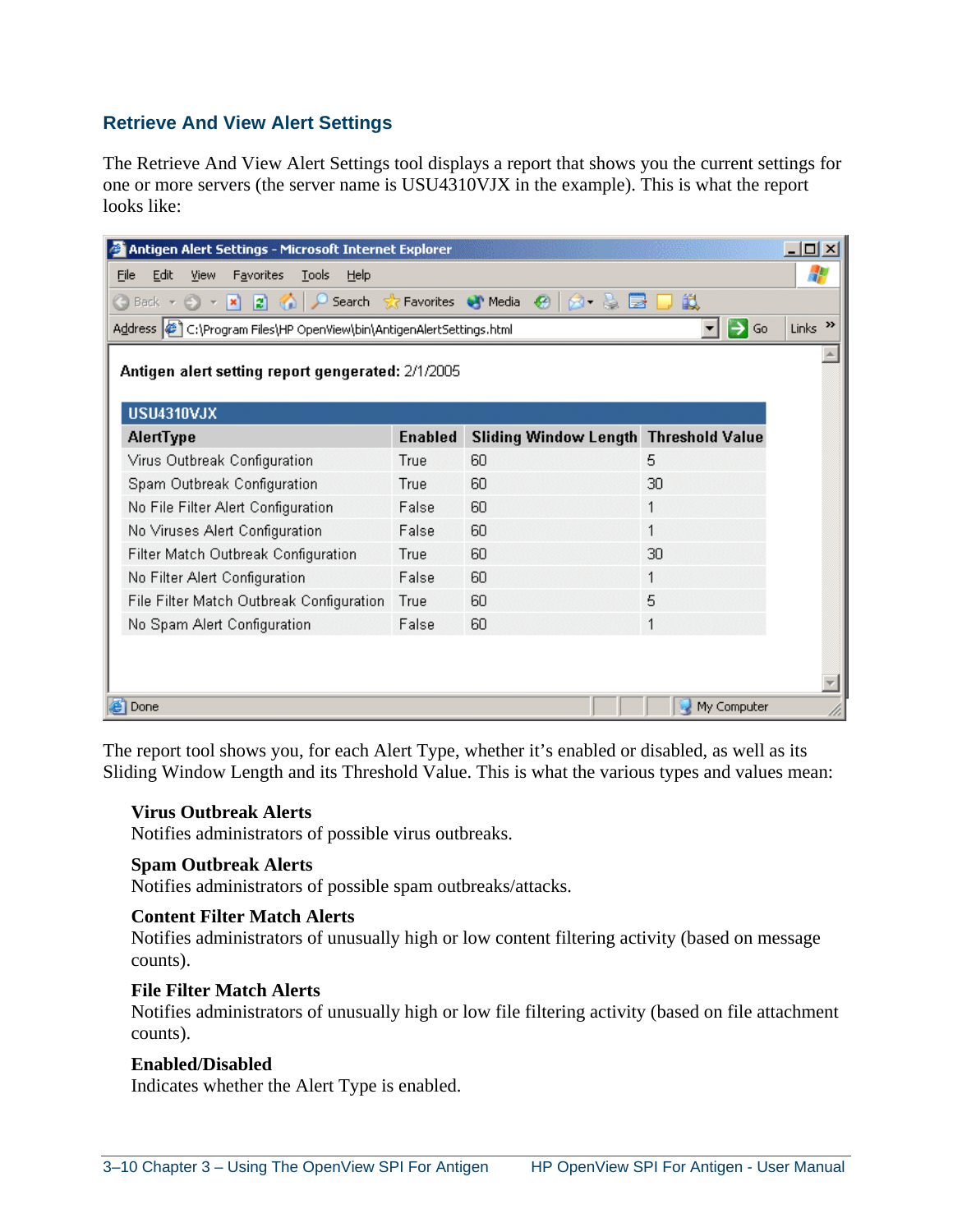#### **Sliding Window Length**

Indicates the time frame (in minutes) during which the Threshold Value will be applied, in order to determine if there was a reportable outbreak.

#### **Threshold Value**

Indicates the minimum number of incidents that must be detected within the sliding window time frame, in order to trigger an alert to the Console.

#### **Enter Alert Types Dialog**

The *Enter Alert Type(s)* dialog allows you to set or modify the parameters for Alerts. Double-click any of the tools, other than Retrieve And View Alert Settings, to display it. They all work identically.

| <b>Enter Alert Type(s)</b>                                             |        |
|------------------------------------------------------------------------|--------|
| Please enter the alert type(s) to enable as integer.                   | OK.    |
| Multiple alert types may be separated with a<br>comma.                 | Cancel |
| Virus Outbreak = 1<br>$No Viruses$ Alert = 2                           |        |
| Spam Outbreak = 3<br>No Spam Alert = 4                                 |        |
| Content Filter Match Outbreak = 5<br>No Content Filter Match Alert = 6 |        |
| File Filter Match Outbreak = 7<br>No File Filter Match Alert = 8       |        |
|                                                                        |        |

Select the events to trigger an alert and enter them as a comma-delimited list. For example, to enable Virus Outbreak, Spam Outbreak, and File Filter Match Outbreak, enter:

#### 1,3,7

By using the "No *type* Alert" values (2, 4, 6, and 8), you can be alerted if you *don't* get a substantial number of these within the specified time span.

*Please Note:* The *Enter Alert Type(s)* dialog for Set Alert Threshold Value is slightly different in that there are no "No *type* Alert" choices.

### **Engine Updates**

Use Engine Updates to update one or more scanning engines. Select the Engine Updates tool group for a list of all engine update tools.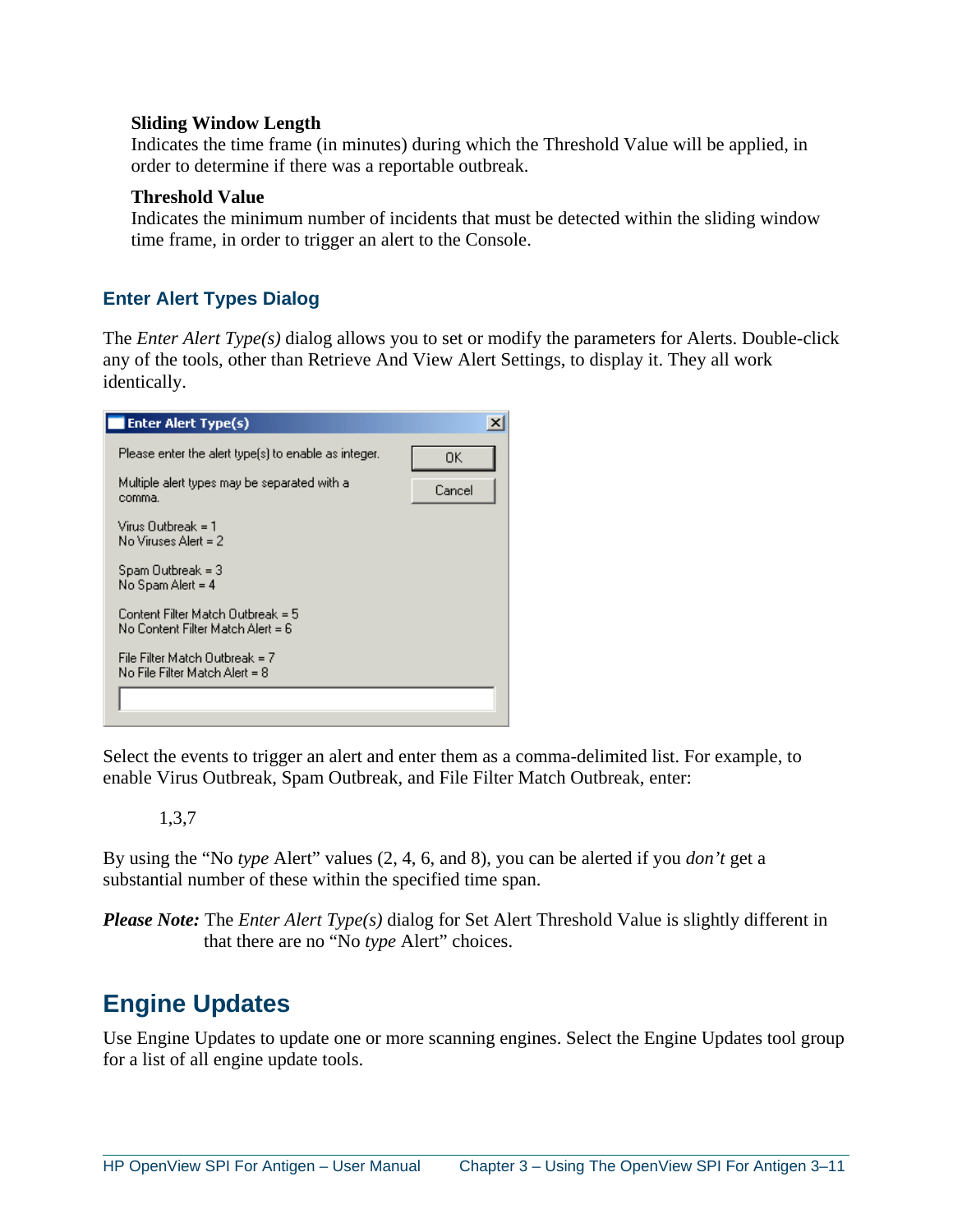*Please Note:* All possible engines display. However, you may only update those for which you have a license.

Select an engine to be updated and double-click it. The *Select Where To Launch This Tool* dialog appears. Use it to select one or more servers to which the update should be applied.

| Select where to launch this tool                         |                                     | ×        |
|----------------------------------------------------------|-------------------------------------|----------|
| Select Nodes/Services:                                   |                                     |          |
| ☑ <mark>□</mark> Nodes                                   |                                     |          |
| 白 □ □ □ Antigen Servers                                  |                                     |          |
|                                                          | ☑ 10 USU4310VJX (Management Server) |          |
| $\square$ ig) USU4311VJX                                 |                                     |          |
| — <mark>v (@</mark> ) USU4313VJX                         |                                     |          |
| □ <mark>回</mark> Biztalk Servers<br>$\overline{+}$<br>пu | Database Servers                    |          |
| $\overline{+}$<br>Ⅰ□ Exchange Servers<br>ஈ               |                                     |          |
| $\overline{+}$                                           | Mobile Information Servers          |          |
| ஈ                                                        | OpenView Defined Groups             |          |
| $+$                                                      | Sharepoint Portal Servers           |          |
| <b>D</b> Web Servers<br>⊞…                               |                                     |          |
|                                                          |                                     |          |
| <b>Display Name:</b>                                     | NAI Engine Update                   |          |
| Description:                                             | Updates the NAI engine              | $\equiv$ |
|                                                          |                                     |          |
|                                                          |                                     |          |
|                                                          | Launch<br>Cancel<br>Help            |          |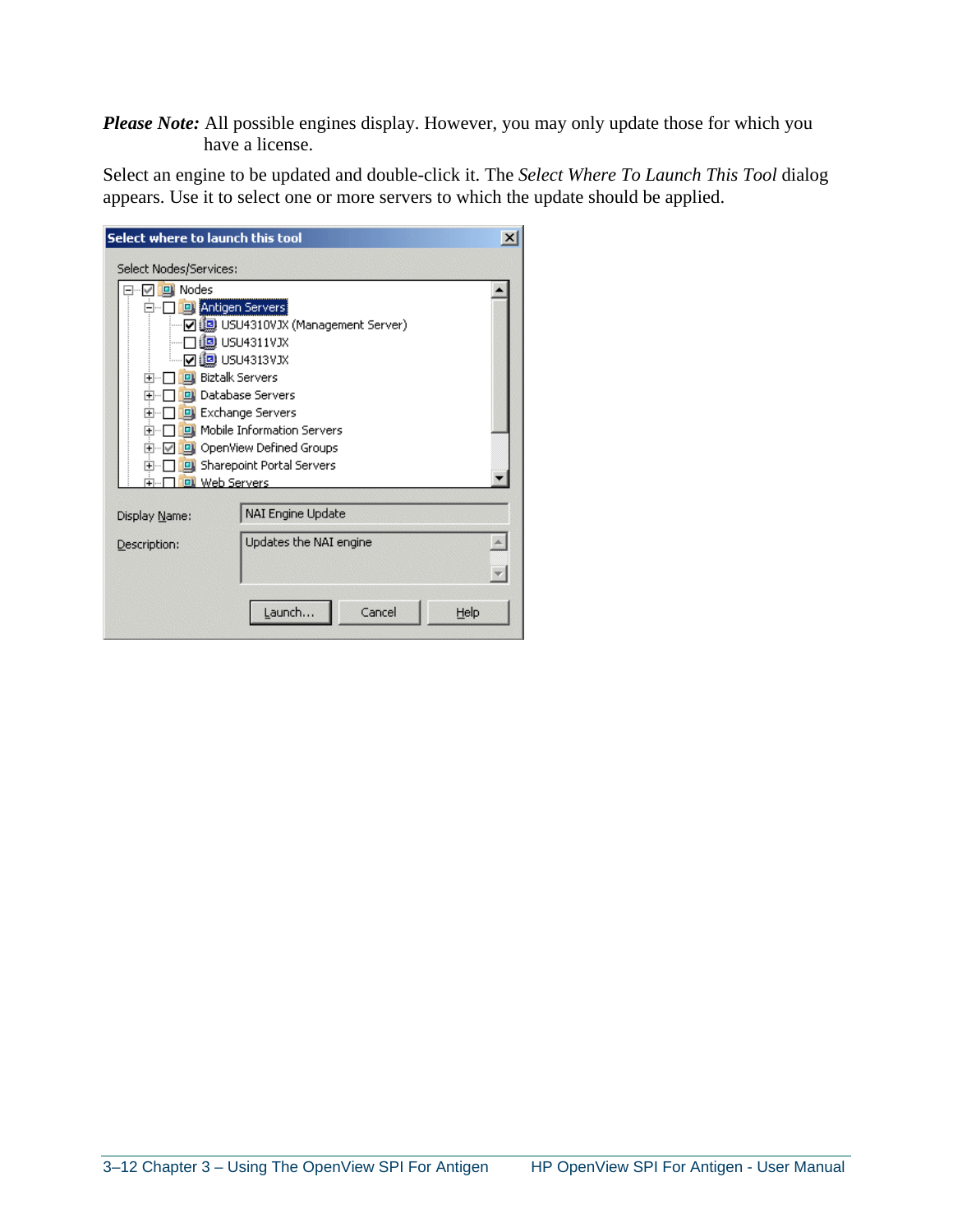# **Policy Management**

There are several groups of policies listed in the left pane. Selecting any one of them shows the individual policies in the right pane. You should not need to make any changes to any of them, since they are all configured to work with Antigen. Each of the rules is described in the "Policy Rules" appendix.



# **Viewing Alerts On The Console**

The policies within the SPI For Antigen policy group are deployed to managed nodes, where they monitor various logs. If a log entry is found that matches a policy rule, an alert is sent to the OpenView Console.

The right pane displays the alert. You can double-click the explanation to display the *OpenView Message Properties* dialog, which contains more information. This is how the console looks when an alert is triggered:

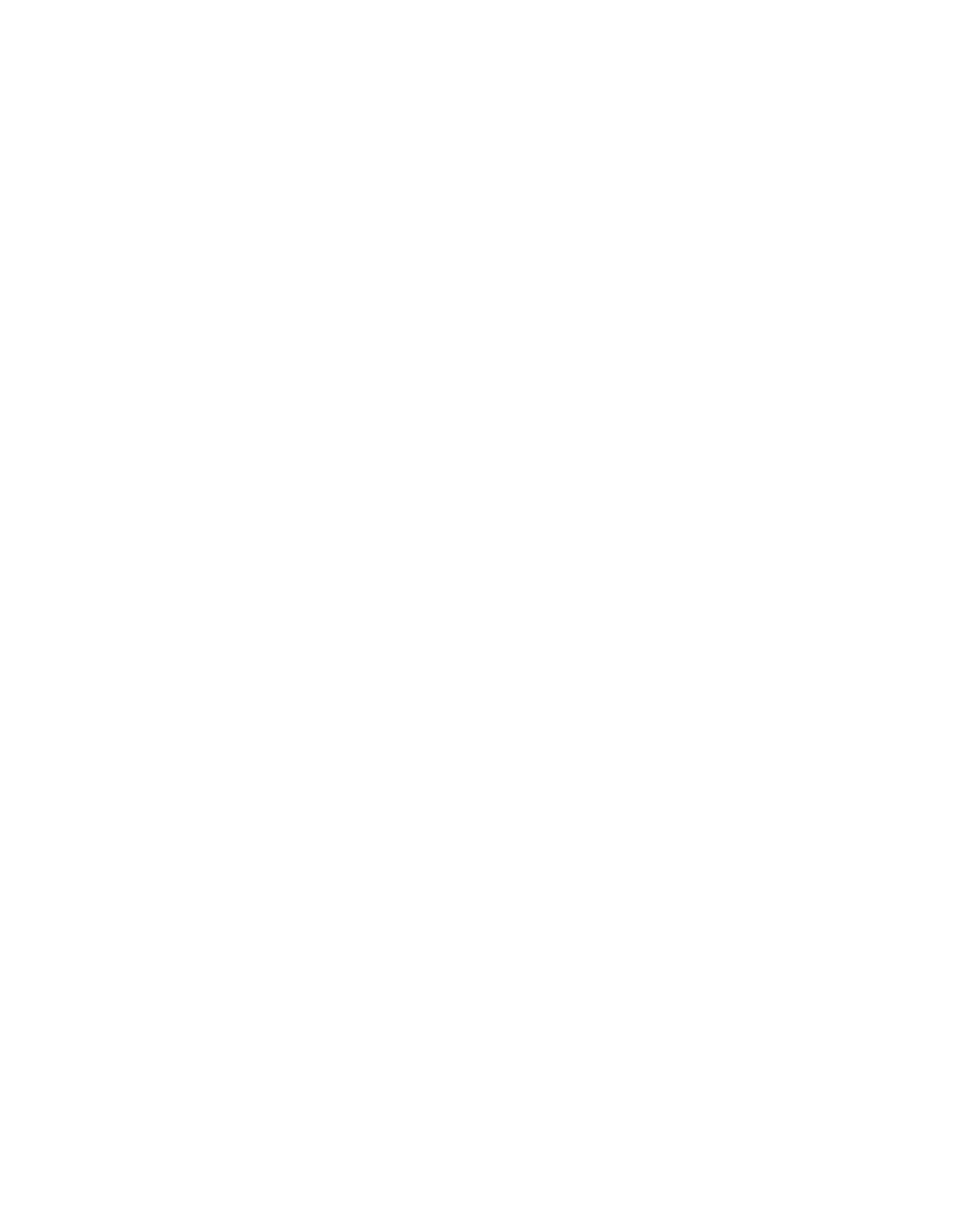# **Appendix A – Policy Rules**

These are the various kinds of policy rules that are defined in HP OpenView For Antigen. These events are caught using the Event ID or Message text as listed in the Criteria section for each event

# **Exchange Scan Job Monitoring Events**

| <b>Event Rule Name</b> | ScanJobTerminatedA / ScanJobTerminatedB                   |
|------------------------|-----------------------------------------------------------|
| Provider               | <b>Application Event Log</b>                              |
| Criteria               | $Source = AntigenManual$                                  |
|                        | Event ID = $5012$ or $5014$                               |
| <b>Alert Severity</b>  | Major                                                     |
| Description            | The Manual Scan Job terminated before completion.         |
|                        | Possibly caused by broken store database links to         |
|                        | attachments or other store level corruption.              |
| <b>Event Rule Name</b> | ScanManualEngineMapE                                      |
| Provider               | <b>Application Event Log</b>                              |
| Criteria               | Log Text = "Realtime Scan Aborted"                        |
| <b>Alert Severity</b>  | Warning                                                   |
| Description            | Antigen Engine Mapper generated an error when trying to   |
|                        | pass a scan task to the file scanner. The file scanner is |
|                        | damaged or inaccessible                                   |
| <b>Event Rule Name</b> | <b>ScanManualStarted</b>                                  |
| Provider               | <b>Application Event Log</b>                              |
| Criteria               | $Source = AntigenManual$                                  |
|                        | Event $ID = 2002$                                         |
| <b>Alert Severity</b>  | Normal                                                    |
| Description            | A manual scan job started execution.                      |
| <b>Event Rule Name</b> | ScanManualStopped                                         |
| Provider               | <b>Application Event Log</b>                              |
| Criteria               | $Source = AntigenManual$                                  |
|                        | Event $ID = 2005$                                         |
| <b>Alert Severity</b>  | Normal                                                    |
| Description            | A manual scan job finished execution.                     |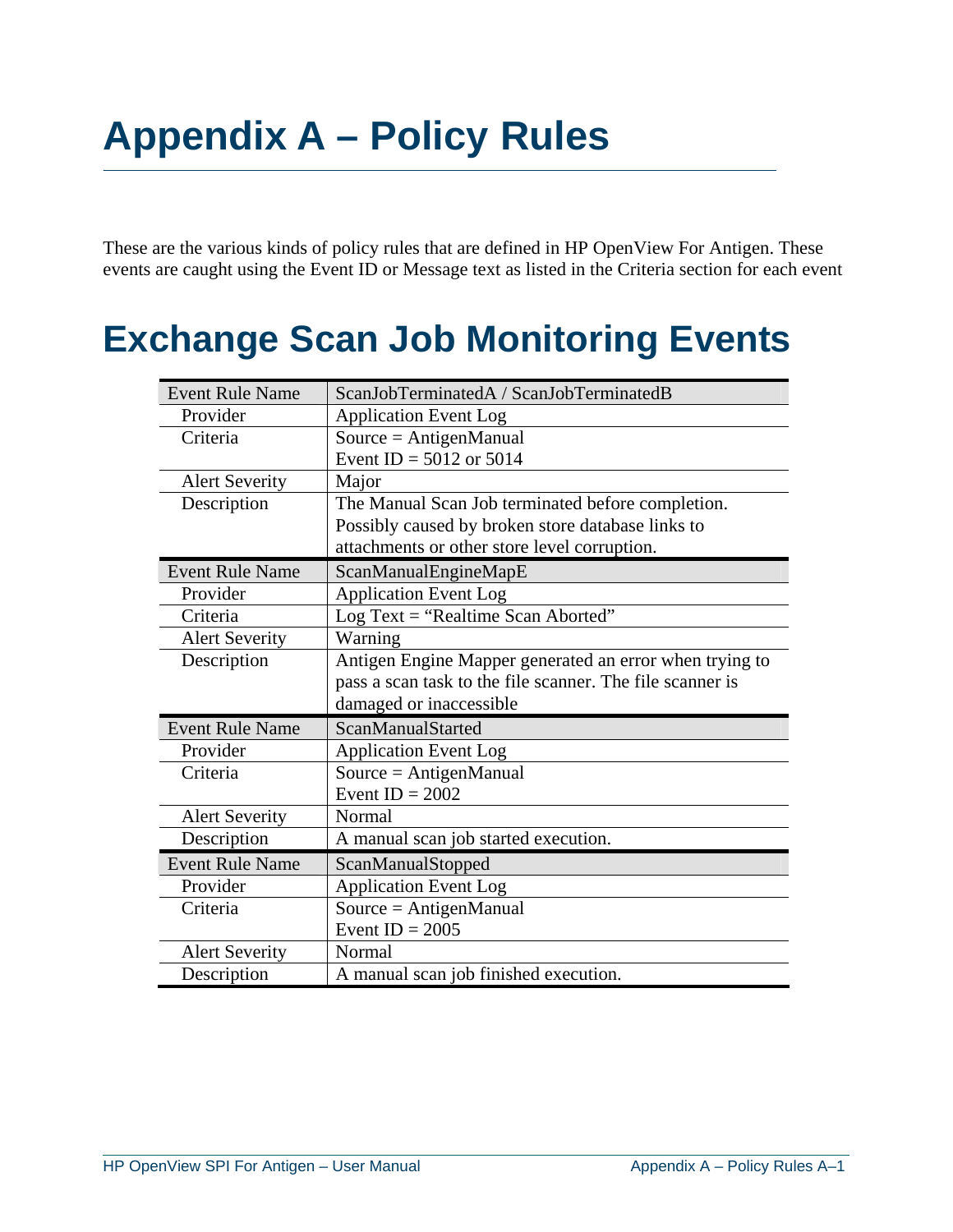| <b>Event Rule Name</b> | ScanRealtimeAbortE                                             |
|------------------------|----------------------------------------------------------------|
| Provider               | Antigen ProgramLog                                             |
| Criteria               | Log Text = "Realtime Scan Aborted"                             |
| <b>Alert Severity</b>  | Warning                                                        |
| Description            | Realtime scan job aborted. Possibly due to a scanning          |
|                        | timeout. Typically, recovery is automatic.                     |
| <b>Event Rule Name</b> | <b>ScanRealtimeDisabled</b>                                    |
| Provider               | <b>Application Event Log</b>                                   |
| Criteria               | $Source = AntigenRealtime$                                     |
|                        | Event $ID = 2001$                                              |
| <b>Alert Severity</b>  | Normal                                                         |
| Description            | Realtime scan job moved into a disabled state as a response    |
|                        | to being disabled manually in the Antigen Client, or due to    |
|                        | an AntigenStore service shutdown.                              |
| <b>Event Rule Name</b> | ScanRealtimeEnabled                                            |
| Provider               | <b>Application Event Log</b>                                   |
| Criteria               | $Source = AntigenRealtime$                                     |
|                        | Event $ID = 2000$                                              |
| <b>Alert Severity</b>  | Normal                                                         |
| Description            | A realtime scan job went into an enabled state on the          |
|                        | system.                                                        |
| <b>Event Rule Name</b> | ScanRealtimeEngineMapE                                         |
| Provider               | <b>Application Event Log</b>                                   |
| Criteria               | $Source = AntigenRealtime$                                     |
|                        | Event $ID = 5030$                                              |
| <b>Alert Severity</b>  | <b>Critical Error</b>                                          |
| Description            | Antigen Engine Mapper generated an error when trying to        |
|                        | pass a scan task to the file scanner in the realtime scan job. |
|                        | The file scanner is damaged or inaccessible                    |
| <b>Event Rule Name</b> | ScanRealtimeTimeoutE                                           |
| Provider               | Antigen ProgramLog                                             |
| Criteria               | Log Text $=$ "Realtime scan exceeded the allowed scan time     |
|                        | limit"                                                         |
| <b>Alert Severity</b>  | Warning                                                        |
| Description            | Realtime scan job exceeded the specified time limit for a      |
|                        | single scan task. The realtime scan job should be              |
|                        | reinitialized automatically and continue to scan.              |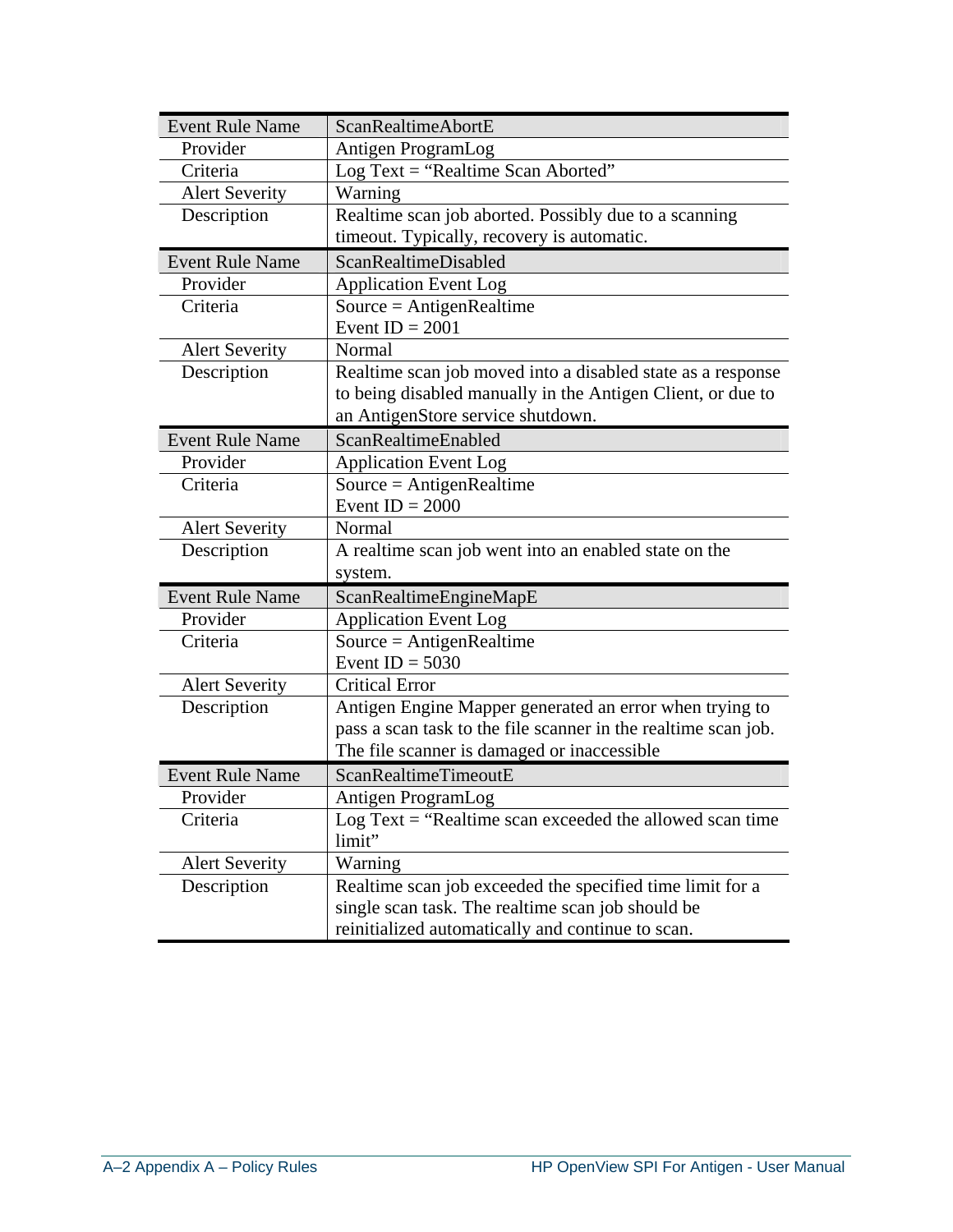| <b>Event Rule Name</b> | ScanUnapprovedVersionE                                  |
|------------------------|---------------------------------------------------------|
| Provider               | <b>Application Event Log</b>                            |
| Criteria               | $Source = AntigenStore$                                 |
|                        | Event $ID = 4005$                                       |
| <b>Alert Severity</b>  | Critical                                                |
| Description            | In ESE mode, Antigen has detected that the Exchange ESE |
|                        | interface is not a recognized version. Antigen has not  |
|                        | integrated the ESE mode scanning interface, and no      |
|                        | realtime scanning will occur.                           |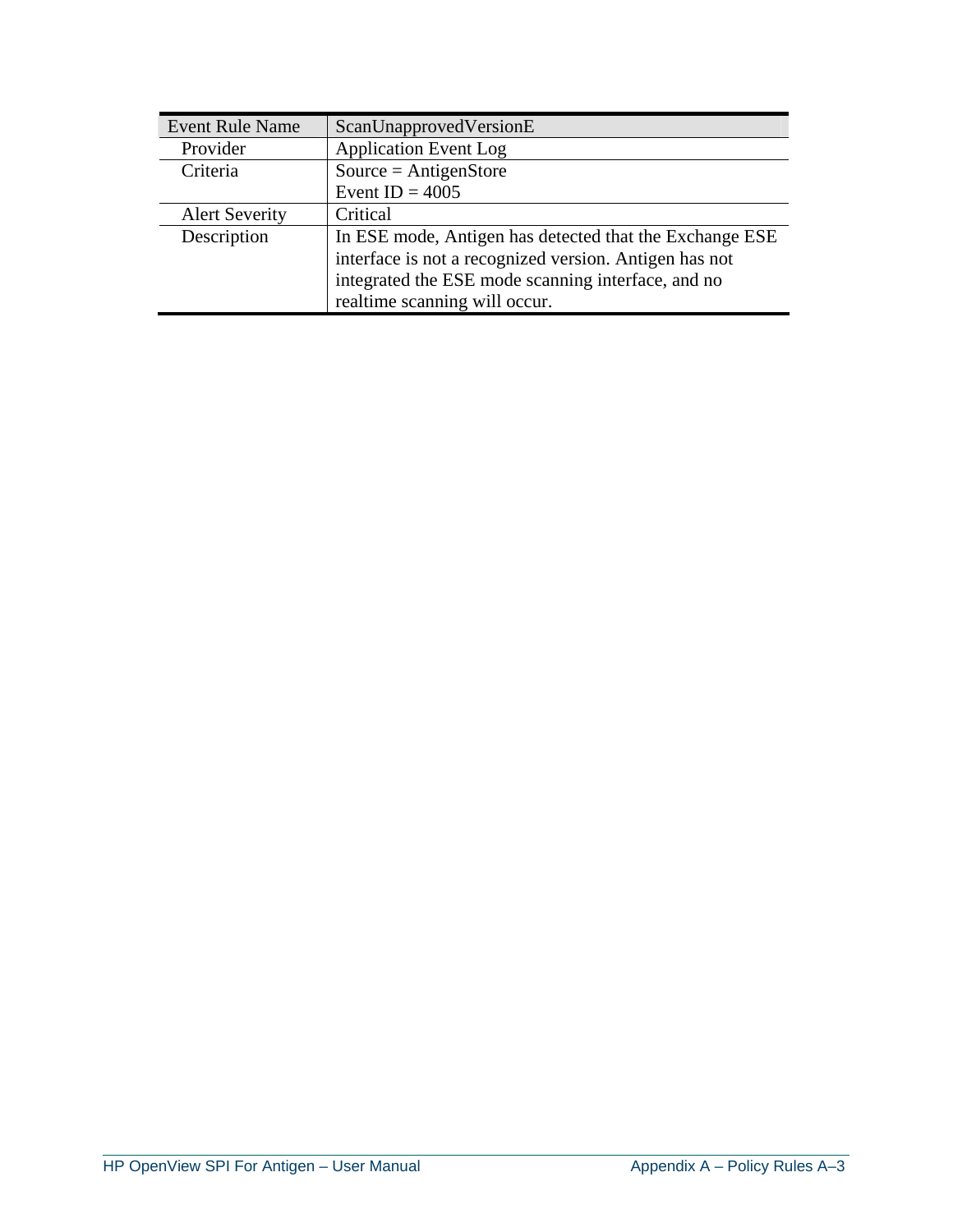# **Exchange Service Monitoring**

| <b>Event Rule Name</b> | ServicesAntigenStoreStartE                                  |
|------------------------|-------------------------------------------------------------|
| Provider               | <b>Application Event Log</b>                                |
| Criteria               | $Source = AntigenStore$                                     |
|                        | Event $ID = 1005$                                           |
| <b>Alert Severity</b>  | Normal                                                      |
| Description            | The AntigenStore service was successfully started.          |
| <b>Event Rule Name</b> | ServicesAntigenStoreStartFailE                              |
| Provider               | <b>System Event Log</b>                                     |
| Criteria               | Source = Service Control Manager                            |
|                        | Event ID = $7000$ or $7001$                                 |
|                        | Description = "The AntigenStore service"                    |
| <b>Alert Severity</b>  | Critical                                                    |
| Description            | The AntigenStore service failed to initialize and was not   |
|                        | started. This could be due to a dependency service failure, |
|                        | or a corruption problem with service components.            |
| <b>Event Rule Name</b> | ServicesAntigenStoreStopE                                   |
| Provider               | <b>Application Event Log</b>                                |
| Criteria               | $Source = AntigenStore$                                     |
|                        | Event $ID = 1006$                                           |
| <b>Alert Severity</b>  | Normal                                                      |
| Description            | The AntigenStore service was stopped.                       |
| <b>Event Rule Name</b> | ServicesAntigenStoreTerminatedE                             |
| Provider               | <b>System Event Log</b>                                     |
| Criteria               | Source = Service Control Manager                            |
|                        | Event ID = $7034$                                           |
|                        | Description = "The AntigenStore service terminated"         |
| <b>Alert Severity</b>  | Critical                                                    |
| Description            | The Service Control Manager determined that the Antigen     |
|                        | Store service terminated unexpectedly.                      |
| <b>Event Rule Name</b> | ServicesSMTPStartE (Disabled by Default)                    |
| Provider               | <b>Application Event Log</b>                                |
| Criteria               | $Source = MSExchangeTransport$                              |
|                        | Event $ID = 332$                                            |
| <b>Alert Severity</b>  | Normal                                                      |
| Description            | The Exchange SMTP transport came online. Basically this     |
|                        | event is equivalent to the SMTP service starting. The       |
|                        | SMTP service is monitored with a separate Event Rule.       |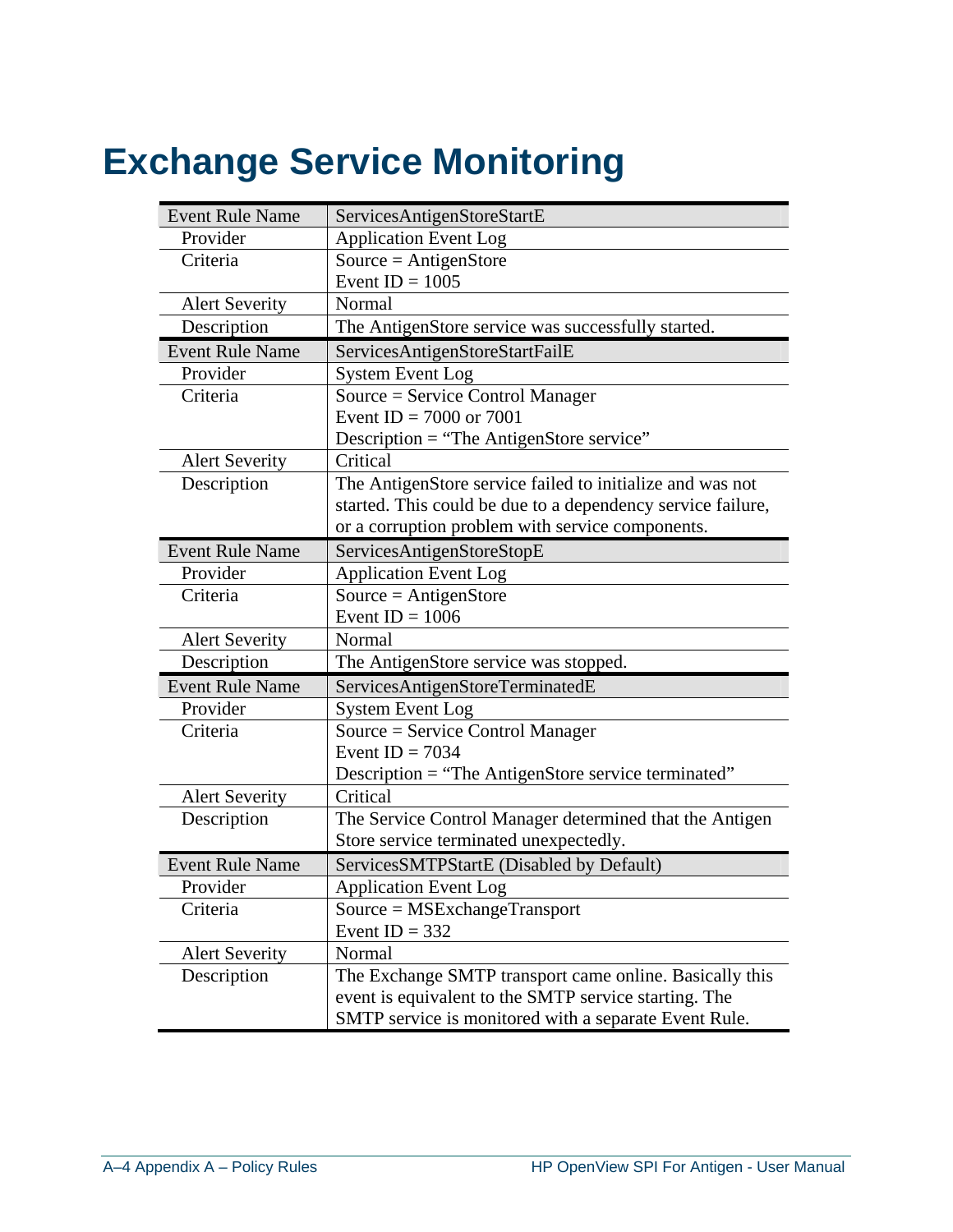| <b>Event Rule Name</b> | ServicesSMTPStopE (Disabled by Default)                  |
|------------------------|----------------------------------------------------------|
| Provider               | <b>Application Event Log</b>                             |
| Criteria               | $Source = MSE \times change Transport$                   |
|                        | Event $ID = 333$                                         |
| <b>Alert Severity</b>  | Normal                                                   |
| Description            | The Exchange SMTP transport went offline. Basically this |
|                        | event is equivalent to the SMTP service stopping. The    |
|                        | SMTP service is monitored with a separate Event Rule.    |
| <b>Event Rule Name</b> | <b>ServicesStoreStartE</b>                               |
| Provider               | <b>Application Event Log</b>                             |
| Criteria               | $Source = AntigenMonitor$                                |
|                        | Event $ID = 1007$                                        |
| <b>Alert Severity</b>  | Normal                                                   |
| Description            | Antigen Monitor detected the Information Store service   |
|                        | was started and has gone online.                         |
| <b>Event Rule Name</b> | ServicesStoreFailE                                       |
| Provider               | <b>Application Event Log</b>                             |
| Criteria               | $Source = AntigenMonitor$                                |
|                        | Event $ID = 1009$                                        |
| <b>Alert Severity</b>  | Critical                                                 |
| Description            | The AntigenMonitor detected that the Exchange            |
|                        | Information Store service terminated unexpectedly.       |
| <b>Event Rule Name</b> | ServicesStoreStopE                                       |
| Provider               | <b>Application Event Log</b>                             |
| Criteria               | Source = $AntigenMonitor$                                |
|                        | Event $ID = 1008$                                        |
| <b>Alert Severity</b>  | Normal                                                   |
| Description            | Antigen Monitor detected the Information Store service   |
|                        | was successfully stopped and has gone offline.           |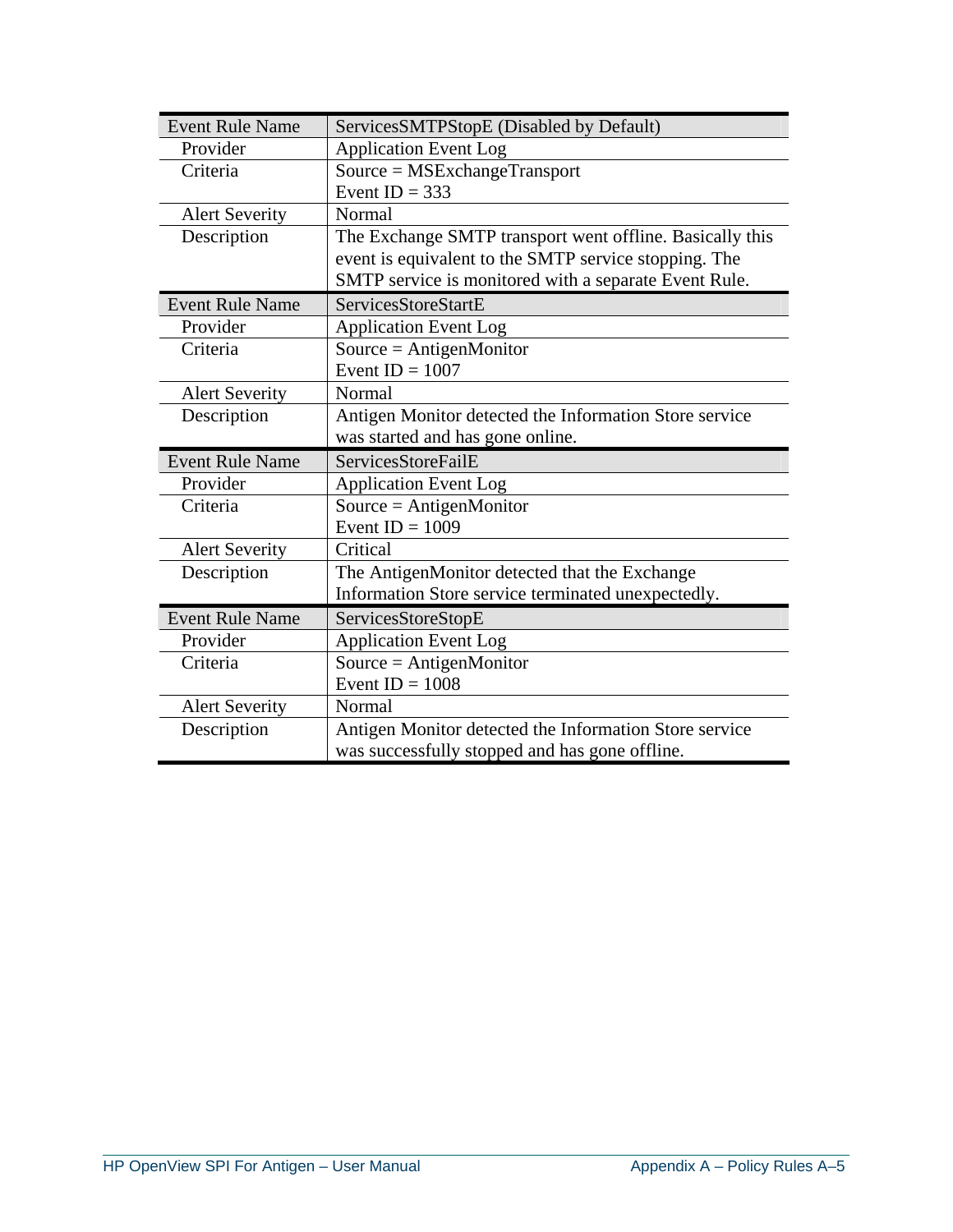# **Engine Update Monitoring**

| <b>Event Rule Name</b> | <b>UpdateFailConnection</b>                                    |
|------------------------|----------------------------------------------------------------|
| Provider               | <b>Application Event Log</b>                                   |
| Criteria               | $Source = GetEngineeringFiles$                                 |
|                        | Event ID = $6059$                                              |
| <b>Alert Severity</b>  | Major                                                          |
| Description            | Engine update failed because a network connection to the       |
|                        | update source server failed or connection was denied by        |
|                        | the update source server.                                      |
| <b>Event Rule Name</b> | UpdateFailCRC                                                  |
| Provider               | <b>Application Event Log</b>                                   |
| Criteria               | $Source = GetEngineeringFiles$                                 |
|                        | Event $ID = 6010$                                              |
| <b>Alert Severity</b>  | Major                                                          |
| Description            | The CRC check performed on the newly downloaded                |
|                        | engine file (engine.syb) failed. The engine file is corrupt or |
|                        | invalid.                                                       |
| <b>Event Rule Name</b> | UpdateFailDisable                                              |
| Provider               | <b>Application Event Log</b>                                   |
| Criteria               | $Source = GetEngineeringFiles$                                 |
|                        | Event $ID = 6012$                                              |
| <b>Alert Severity</b>  | Critical                                                       |
| Description            | Engine update failed because Antigen was unable to             |
|                        | unload the scan engines from the running scan jobs. This       |
|                        | error actually indicates something more serious then just an   |
|                        | engine update problem. It indicates that a scan job is in a    |
|                        | malfunctioning or error state.                                 |
| <b>Event Rule Name</b> | UpdateFailEnable                                               |
| Provider               | <b>Application Event Log</b>                                   |
| Criteria               | $Source = GetEngineeringFiles$                                 |
|                        | Event $ID = 6015$                                              |
| <b>Alert Severity</b>  | Critical                                                       |
| Description            | Engine Update failed because Antigen was unable to             |
|                        | reload the scan engines into scan jobs. This error actually    |
|                        | indicates something more serious then just an engine           |
|                        | update problem. It indicates that a scan job is in a           |
|                        | malfunctioning or error state.                                 |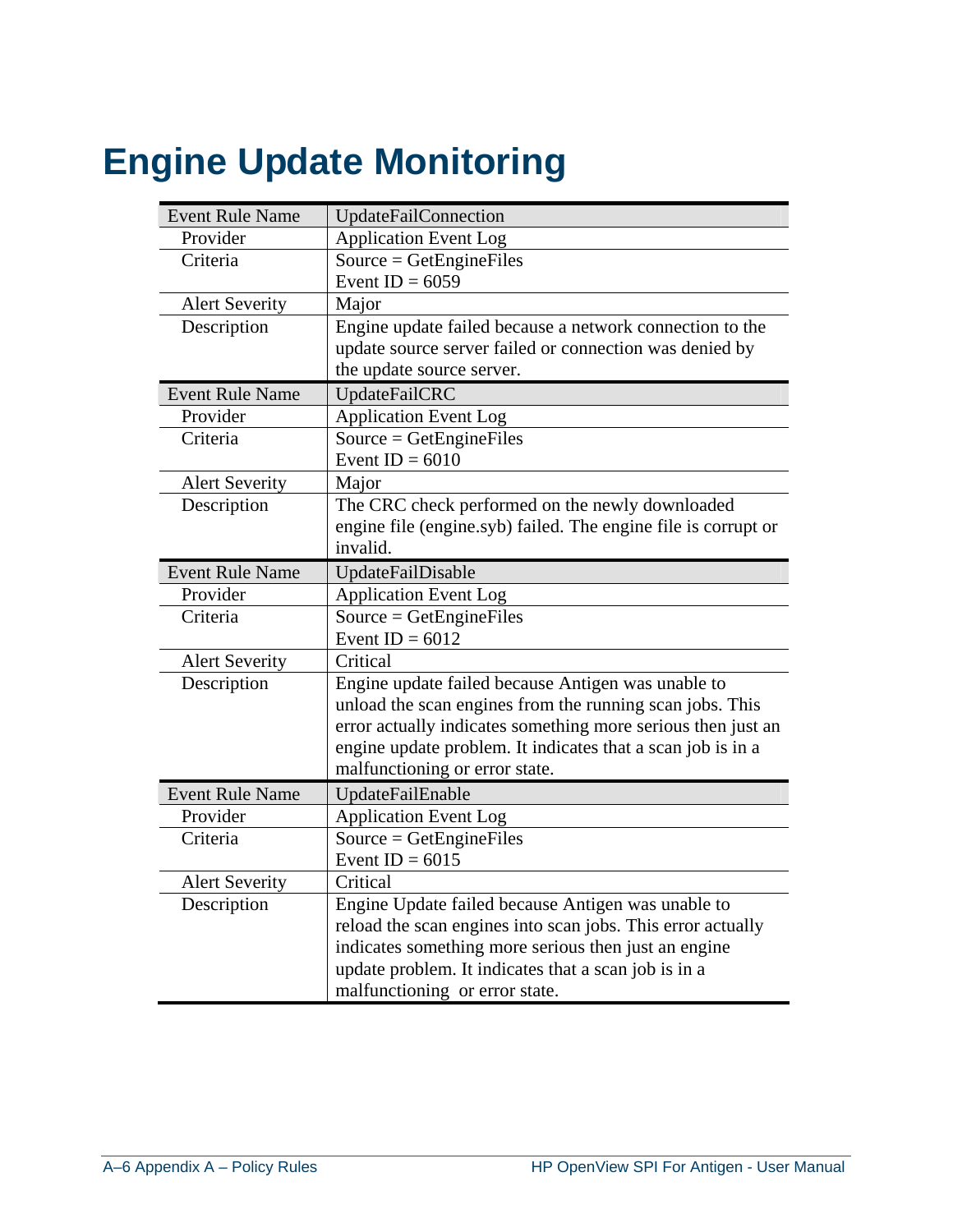| <b>Event Rule Name</b> | UpdateFailFTPPath                                           |
|------------------------|-------------------------------------------------------------|
| Provider               | <b>Application Event Log</b>                                |
| Criteria               | $Source = GetEngineeringFiles$                              |
|                        | Event $ID = 6008$                                           |
| <b>Alert Severity</b>  | Major                                                       |
| Description            | The engine update failed because the specified FTP path to  |
|                        | the engine update server was invalid.                       |
| <b>Event Rule Name</b> | UpdateFailGeneric                                           |
| Provider               | <b>Application Event Log</b>                                |
| Criteria               | $Source = GetEngineeringFiles$                              |
|                        | Event $ID = 6014$                                           |
| <b>Alert Severity</b>  | Major                                                       |
| Description            | A generic engine update failure occurred. This event will   |
|                        | typically be accompanied by other, more specific, update    |
|                        | failure events that will help identify the cause of the     |
|                        | failure.                                                    |
| <b>Event Rule Name</b> | UpdateFailHTTPPath                                          |
| Provider               | <b>Application Event Log</b>                                |
| Criteria               | $Source = GetEngineeringFiles$                              |
|                        | Event $ID = 6063$                                           |
| <b>Alert Severity</b>  | Major                                                       |
| Description            | The engine update failed because the specified HTTP path    |
|                        | to the engine update server was invalid.                    |
| <b>Event Rule Name</b> | UpdateFailLocked                                            |
| Provider               | Antigen ProgramLog                                          |
| Criteria               | Log Text = "ERROR: File is in use or has read-only          |
|                        | attribute"                                                  |
| <b>Alert Severity</b>  | Minor                                                       |
| Description            | The scan engine update failed because a file in the current |
|                        | engine folders is locked or its read-only attribute is set. |
| <b>Event Rule Name</b> | UpdateFailLocked 8.1                                        |
| Provider               | Antigen ProgramLog                                          |
| Criteria               | Log Text $=$ "ERROR: Could not delete directory"            |
| <b>Alert Severity</b>  | Minor                                                       |
| Description            | The scan engine update failed because a file in the current |
|                        | engine folders is locked or its read-only attribute is set. |
| <b>Event Rule Name</b> | UpdateFailTimeout                                           |
| Provider               | Antigen ProgramLog                                          |
| Criteria               | Log Text = "GetEngineFiles Timed Out"                       |
| <b>Alert Severity</b>  | Minor                                                       |
| Description            | Engine Update process timed out while attempting to         |
|                        | download the engine update package. The download task       |
|                        | was aborted.                                                |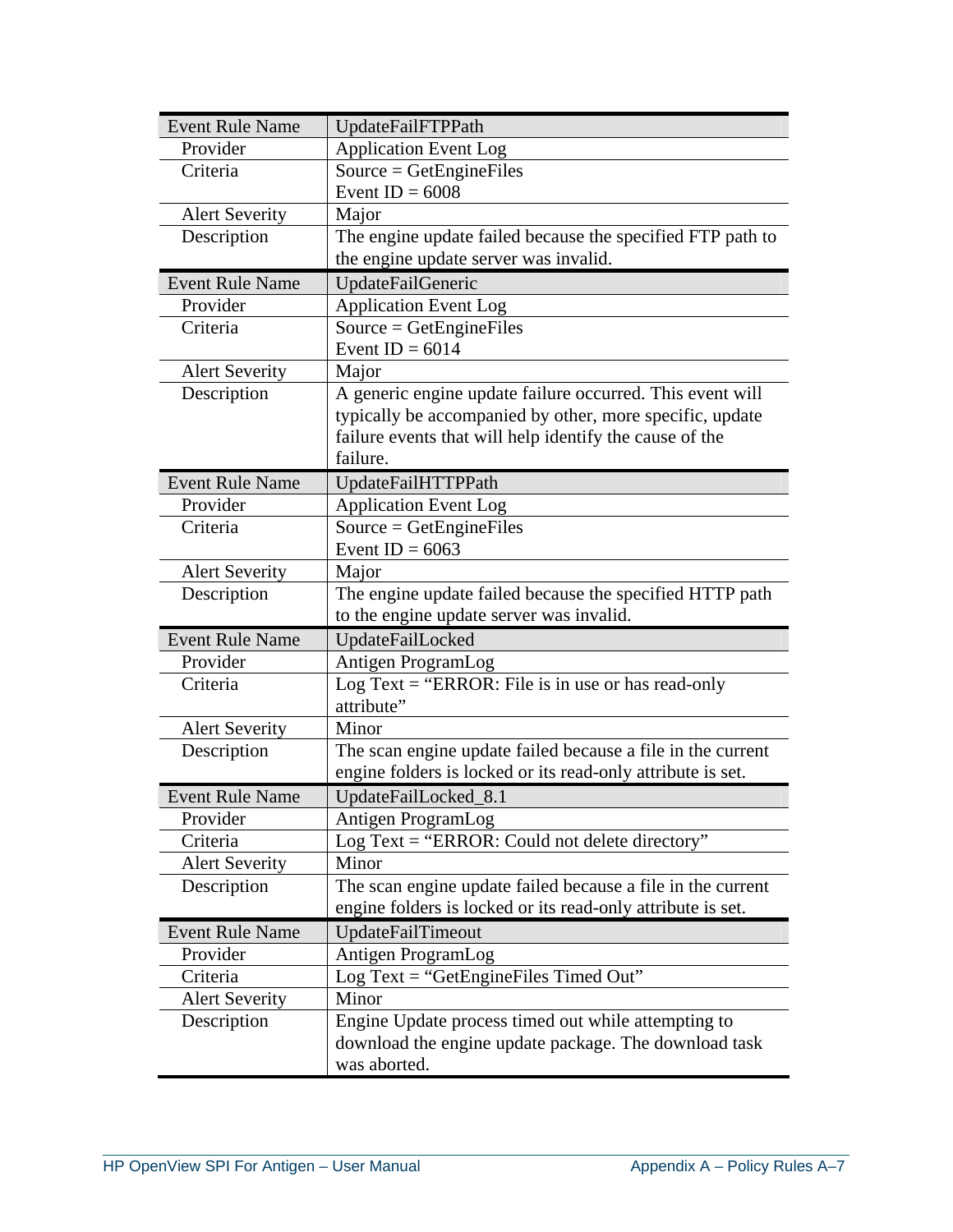| <b>Event Rule Name</b> | UpdateFailUNCPath                                            |
|------------------------|--------------------------------------------------------------|
| Provider               | <b>Application Event Log</b>                                 |
| Criteria               | $Source = GetEngineeringFiles$                               |
|                        | Event $ID = 6009$                                            |
| <b>Alert Severity</b>  | Major                                                        |
| Description            | The engine update failed because the specified UNC path      |
|                        | to the engine update server was invalid.                     |
| <b>Event Rule Name</b> | UpdateFileUpdateIni                                          |
| Provider               | <b>Application Event Log</b>                                 |
| Criteria               | $Source = GetEngineeringFiles$                               |
|                        | Event ID = 2030 or 2032                                      |
| <b>Alert Severity</b>  | Major                                                        |
| Description            | Engine Update process was unable to retrieve the             |
|                        | "Update.ini" file from the specified engine update source    |
|                        | server. This issue is often related to Internet proxy        |
|                        | configuration issues or firewall restrictions.               |
| <b>Event Rule Name</b> | UpdateRollbackFail                                           |
| Provider               | <b>Application Event Log</b>                                 |
| Criteria               | $Source = GetEngineeringFiles$                               |
|                        | Event ID = $2017$ or 6016                                    |
| <b>Alert Severity</b>  | Minor                                                        |
| Description            | The scan engine that just updated automatically rolled back  |
|                        | to the previous engine definition version. A rollback occurs |
|                        | if the newly updated engine generates an error on            |
|                        | attempting its first scan task.                              |
| <b>Event Rule Name</b> | UpdateSuccessful                                             |
| Provider               | <b>Application Event Log</b>                                 |
| Criteria               | $Source = GetEngineeringFiles$                               |
|                        | Event ID = $2014$ or 2016                                    |
| <b>Alert Severity</b>  | Normal                                                       |
| Description            | Successful scan engine update completed.                     |
| <b>Event Rule Name</b> | EngineUpdateFailures_8_1                                     |
| Provider               | <b>Application Event Log</b>                                 |
| Criteria               | $Source = GetEngineeringFiles$                               |
|                        | Event $ID = 100$                                             |
| <b>Alert Severity</b>  | Minor                                                        |
| Description            | Download of engine update files failed                       |
| <b>Event Rule Name</b> | CreateSYBFail                                                |
| Provider               | ProgramLog                                                   |
| Criteria               | Log Text = "ERROR: Could not create the syb package"         |
| <b>Alert Severity</b>  | Minor                                                        |
| Description            | Antigen was unable to create an engine update .syb           |
|                        | package from the incremental files.                          |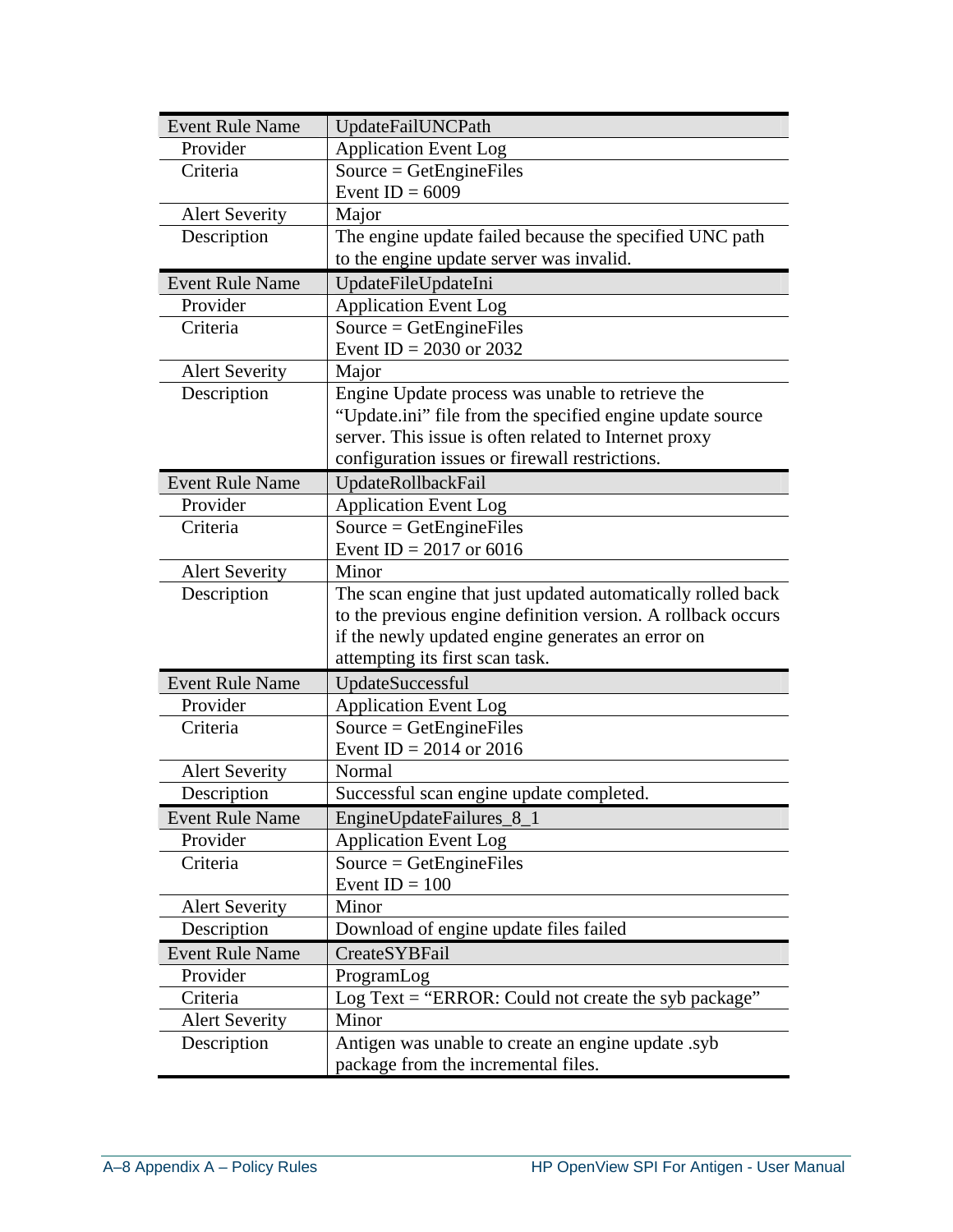| <b>Event Rule Name</b> | <b>IncrDlFailedPrimary</b>                                                                                                 |
|------------------------|----------------------------------------------------------------------------------------------------------------------------|
| Provider               | ProgramLog                                                                                                                 |
| Criteria               | Log Text = "ERROR: Downloading $\langle * \rangle$ incremental files<br>with primary path failed. Attempting download with |
|                        | secondary path."                                                                                                           |
| <b>Alert Severity</b>  | Minor                                                                                                                      |
| Description            | Antigen failed to download Incremental update files from                                                                   |
|                        | the primary update path.                                                                                                   |
| <b>Event Rule Name</b> | <b>IncrDlFailedPrimary</b>                                                                                                 |
| Provider               | ProgramLog                                                                                                                 |
| Criteria               | Log Text = "ERROR: Downloading $\langle * \rangle$ incremental files                                                       |
|                        | with primary path failed. Attempting download with                                                                         |
|                        | secondary path."                                                                                                           |
| <b>Alert Severity</b>  | Minor                                                                                                                      |
| Description            | Antigen failed to download Incremental update files from                                                                   |
|                        | the primary update path.                                                                                                   |
|                        |                                                                                                                            |
| <b>Event Rule Name</b> | <b>DIINIFailedPrimary</b>                                                                                                  |
| Provider               | ProgramLog                                                                                                                 |
| Criteria               | Log Text = "ERROR: Downloading the $\langle\rangle$ update.ini                                                             |
|                        | with primary path failed. Attempting download with                                                                         |
|                        | secondart path."                                                                                                           |
| <b>Alert Severity</b>  | Minor                                                                                                                      |
| Description            | Antigen failed to download update.ini from the primary                                                                     |
|                        | download path.                                                                                                             |
| <b>Event Rule Name</b> | DIINIFailedSecondary                                                                                                       |
| Provider               | ProgramLog                                                                                                                 |
| Criteria               | Log Text = "ERROR: Downloading the $\langle * \rangle$ update.ini                                                          |
|                        | with secondary path failed. Attempting download with                                                                       |
|                        | secondart path."                                                                                                           |
| <b>Alert Severity</b>  | Minor                                                                                                                      |
| Description            | Antigen failed to download update.ini from the secondary<br>download path.                                                 |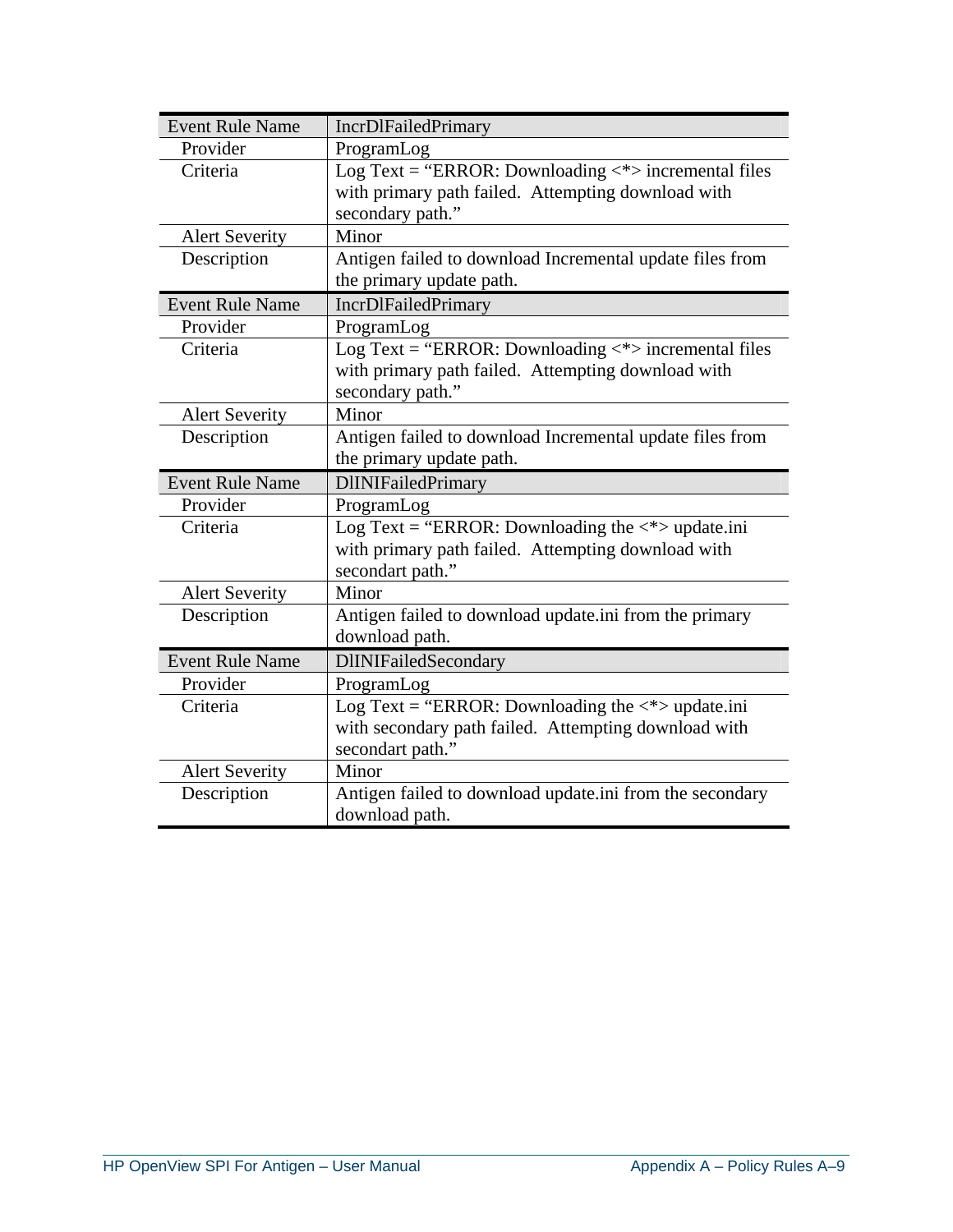# **Scan Job Monitoring**

| <b>Event Rule Name</b> | GetScanEnabledError                                           |
|------------------------|---------------------------------------------------------------|
| Provider               | Antigen ProgramLog                                            |
| Criteria               | Log Text = "ERROR: Problems retrieving appropriate index      |
|                        | from GetScanEnabled"                                          |
| <b>Alert Severity</b>  | Major                                                         |
| Description            | Antigen was unable to retrieve the index associated with a    |
|                        | storage group for a scan job.                                 |
| <b>Event Rule Name</b> | ScanConfigDataAccess                                          |
| Provider               | Antigen ProgramLog                                            |
| Criteria               | Log Text = "ERROR: The call to StgOpenStorage"                |
| <b>Alert Severity</b>  | Critical                                                      |
| Description            | Antigen was unable to retrieve scan job configuration         |
|                        | information during Antigen initialization. An Antigen data    |
|                        | file (ADB file) may have become corrupt or inaccessible.      |
| <b>Event Rule Name</b> | ScanInternalError                                             |
| Provider               | Antigen Programlog                                            |
| Criteria               | Log Text = "ERROR: Internal error"                            |
| <b>Alert Severity</b>  | Critical                                                      |
| Description            | An internal error occurred in the Antigen software. This      |
|                        | can be caused by a number of issues including: system,        |
|                        | executable file, data file or registry problems. Typically it |
|                        | would indicate a loss of critical functionality.              |
| <b>Event Rule Name</b> | <b>ScanInternetAbort</b>                                      |
| Provider               | Antigen ProgramLog                                            |
| Criteria               | Log Text $=$ "Internet scan abort"                            |
| <b>Alert Severity</b>  | Warning                                                       |
| Description            | The Internet Scan Job aborted execution. This could occur     |
|                        | due to a scanning timeout. Recovery should be automatic.      |
| <b>Event Rule Name</b> | ScanInternetDisabled                                          |
| Provider               | <b>Application Event Log</b>                                  |
| Criteria               | $Source = AntigenInternet$                                    |
|                        | Event $ID = 2008$                                             |
| <b>Alert Severity</b>  | Normal                                                        |
| Description            | The Internet Scan Job has gone into a disabled state. This    |
|                        | occurs when the Internet Scan Job is disabled in the          |
|                        | Antigen Client manually or when the AntigenIMC service        |
|                        | is shutdown.                                                  |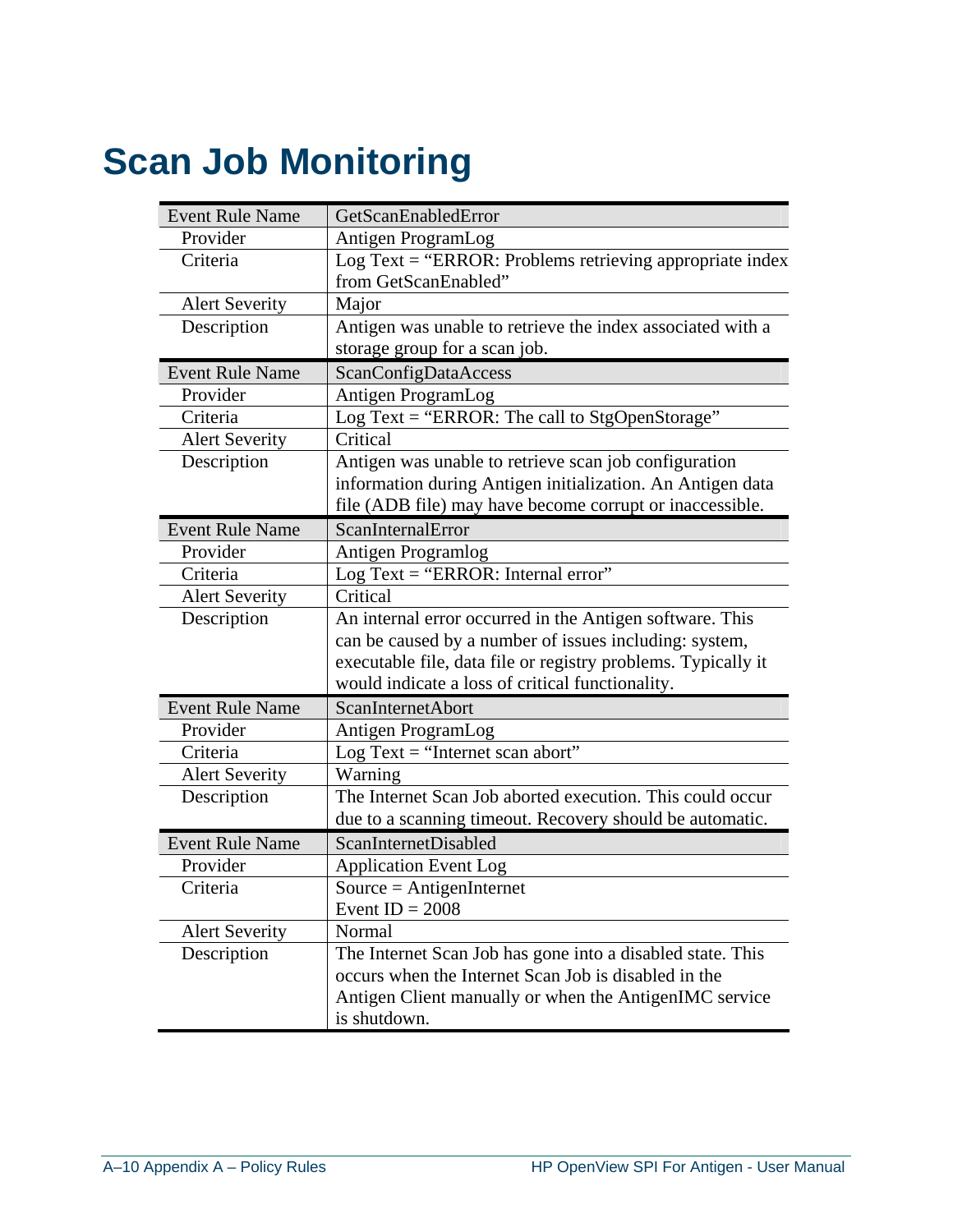| <b>Event Rule Name</b> | ScanInternetEnabled                                             |
|------------------------|-----------------------------------------------------------------|
| Provider               | <b>Application Event Log</b>                                    |
| Criteria               | $Source = AntigenInternet$                                      |
|                        | Event $ID = 2007$                                               |
| <b>Alert Severity</b>  | Normal                                                          |
| Description            | The Internet Scan Job has gone into an enabled state. This      |
|                        | occurs when the Internet Scan Job is enabled manually in        |
|                        | the Antigen Client or when the AntigenIMC service and           |
|                        | SMTP services are started.                                      |
| <b>Event Rule Name</b> | ScanInternetEngineMap                                           |
| Provider               | <b>Application Event Log</b>                                    |
| Criteria               | $Source = AntigenInternet$                                      |
|                        | Event $ID = 5030$                                               |
| <b>Alert Severity</b>  | Major                                                           |
| Description            | An attempt to pass a scan task, on the Internet Scan Job, to    |
|                        | a specific scan engine fails. It indicates that the scan engine |
|                        | is damaged or inaccessible.                                     |
| <b>Event Rule Name</b> | ScanInternetInternalError                                       |
| Provider               | <b>Application Event Log</b>                                    |
| Criteria               | $Source = ScanInternetSink$                                     |
|                        | Event ID = $4007$                                               |
| <b>Alert Severity</b>  | Critical                                                        |
| Description            | An internal error on the SMTP sink occurred.                    |
| <b>Event Rule Name</b> | <b>ScanInternetSink</b>                                         |
| Provider               | <b>Application Event Log</b>                                    |
| Criteria               | $Source = AntigenSMTPSink$                                      |
|                        | Event $ID = 4008$                                               |
| <b>Alert Severity</b>  | Major                                                           |
| Description            | An SMTP Sink error was registered by Antigen. This will         |
|                        | occur when Antigen is unable to access message objects in       |
|                        | the SMTP Queue. This may indicate a temporary resource          |
|                        | problem on the system.                                          |
| <b>Event Rule Name</b> | <b>ScanInternetTimeout</b>                                      |
| Provider               | Antigen ProgramLog                                              |
| Criteria               | Log Text $=$ "A scanning thread has been terminated and         |
|                        | restarted"                                                      |
| <b>Alert Severity</b>  | Warning                                                         |
| Description            | Internet Scan Job exceeded the specified time limit for a       |
|                        | single scan task. The Internet Scan Job should be               |
|                        | automatically reinitialized and continue to scan.               |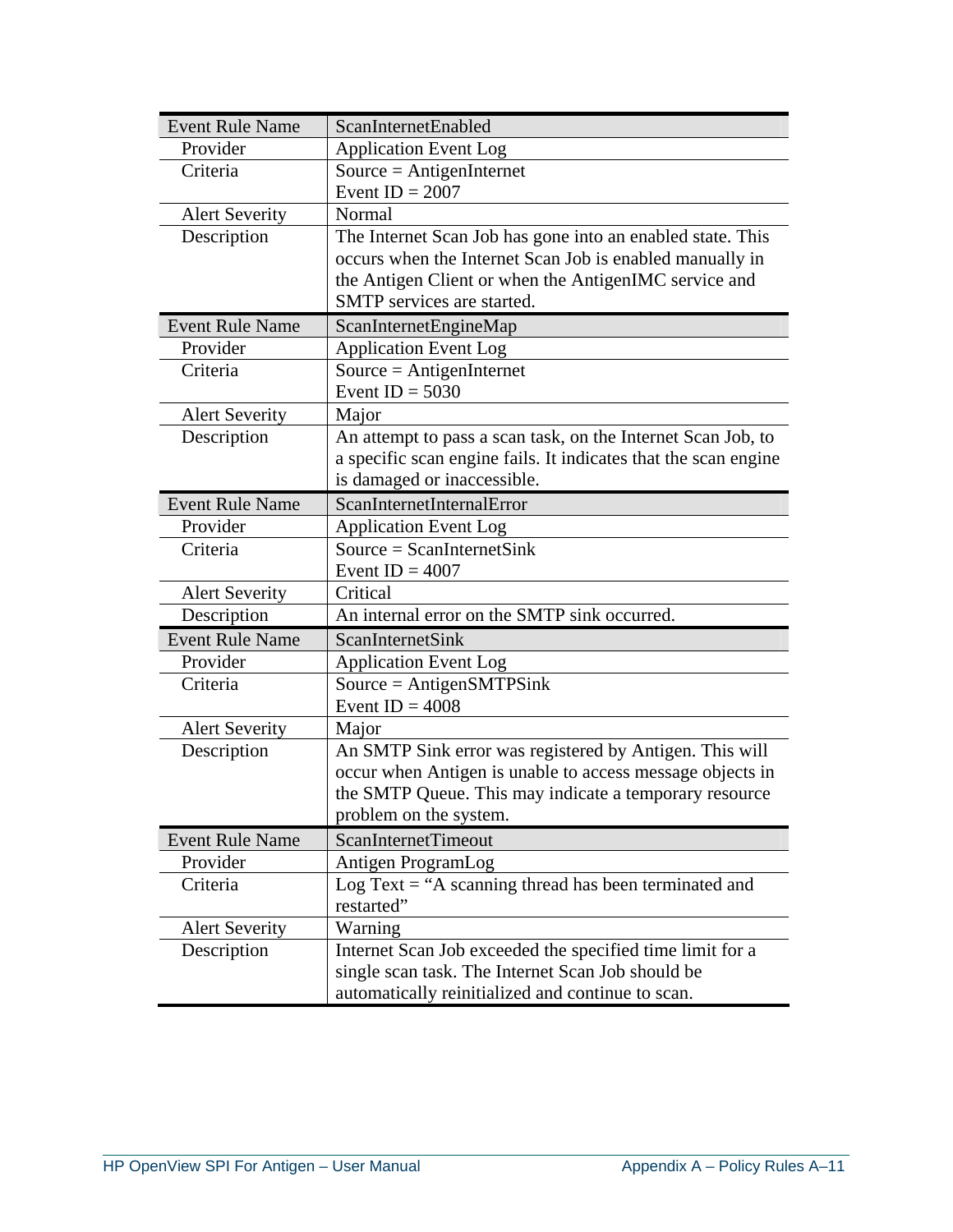| <b>Event Rule Name</b> | ScanManualPaused                                      |
|------------------------|-------------------------------------------------------|
| Provider               | <b>Application Event Log</b>                          |
| Criteria               | Event $ID = 2003$                                     |
| <b>Alert Severity</b>  | Normal                                                |
| Description            | A manual scan job was paused.                         |
| <b>Event Rule Name</b> | ScanManualRestart                                     |
| Provider               | <b>Application Event Log</b>                          |
| Criteria               | Event ID = $2006$                                     |
| <b>Alert Severity</b>  | Normal                                                |
| Description            | A manual scan job was restarted.                      |
| <b>Event Rule Name</b> | ScanManualResumed                                     |
| Provider               | <b>Application Event Log</b>                          |
| Criteria               | Event $ID = 2004$                                     |
| <b>Alert Severity</b>  | Normal                                                |
| Description            | A manual scan job was resumed after a pause           |
| <b>Event Rule Name</b> | ScanManualStarted                                     |
| Provider               | <b>Application Event Log</b>                          |
| Criteria               | Event $ID = 2002$                                     |
| <b>Alert Severity</b>  | Normal                                                |
| Description            | A manual scan job has started                         |
| <b>Event Rule Name</b> | ScanManualStopped                                     |
| Provider               | <b>Application Event Log</b>                          |
| Criteria               | Event $ID = 2005$                                     |
| <b>Alert Severity</b>  | Normal                                                |
| Description            | A manual scan job was stopped                         |
| <b>Event Rule Name</b> | ScanRealtimeDisabled                                  |
| Provider               | <b>Application Event Log</b>                          |
| Criteria               | Event $ID = 2001$                                     |
| <b>Alert Severity</b>  | Normal                                                |
| Description            | The Realtime Scan Job has gone into a disabled state. |
| <b>Event Rule Name</b> | ScanRealtimeEnabled                                   |
| Provider               | Application Event Log                                 |
| Criteria               | Event $ID = 2000$                                     |
| <b>Alert Severity</b>  | Normal                                                |
| Description            | The Realtime Scan Job has gone into an enabled state. |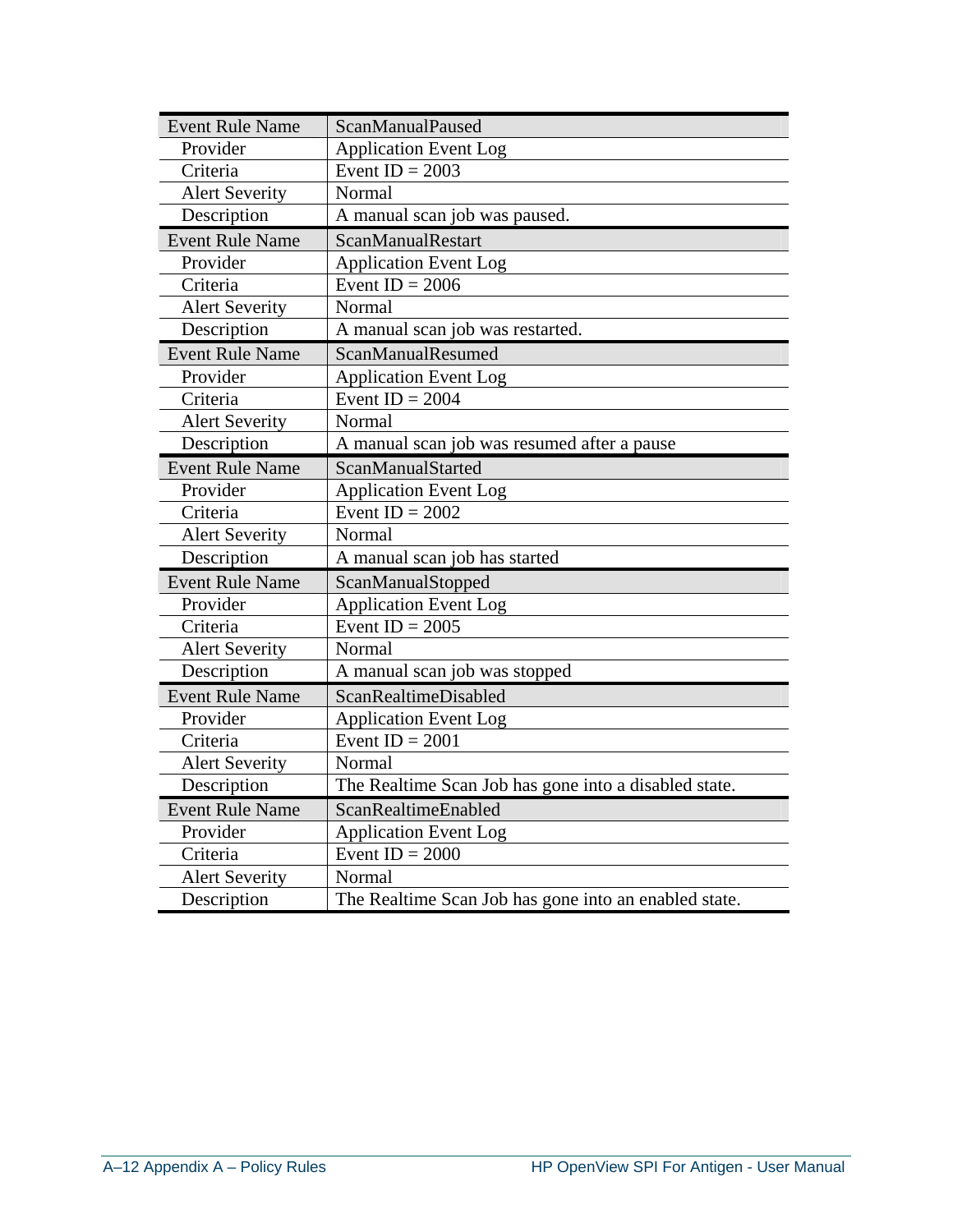# **Service Monitoring**

| <b>Event Rule Name</b>               | ServicesAntigenIMCStart                                      |  |  |
|--------------------------------------|--------------------------------------------------------------|--|--|
| Provider                             | <b>Application Event Log</b>                                 |  |  |
| Criteria                             | Source = $AntigenIMC$                                        |  |  |
|                                      | Event $ID = 1002$                                            |  |  |
| <b>Alert Severity</b>                | Normal                                                       |  |  |
| Description                          | The AntigenIMC service was started successfully.             |  |  |
| <b>Event Rule Name</b>               | ServicesAntigenIMCSFail                                      |  |  |
| Provider                             | <b>System Event Log</b>                                      |  |  |
| Criteria                             | Source = Service Control Manager                             |  |  |
|                                      | Event ID = $7000$ or $7001$                                  |  |  |
|                                      | Description $=$ "The AntigenIMC service"                     |  |  |
| <b>Alert Severity</b>                | Critical                                                     |  |  |
| Description                          | The AntigenIMC service failed to start. Possible causes      |  |  |
|                                      | could be file, data, or registry corruption, or failure of a |  |  |
|                                      | dependency service.                                          |  |  |
| <b>Event Rule Name</b>               | ServicesAntigenIMCStop                                       |  |  |
| Provider                             | <b>Application Event Log</b>                                 |  |  |
| Criteria                             | Source = $AntigenIMC$                                        |  |  |
|                                      | Event $ID = 1003$                                            |  |  |
| <b>Alert Severity</b>                | Normal                                                       |  |  |
| Description                          | The AntigenIMC service was stopped.                          |  |  |
| <b>Event Rule Name</b>               | ServicesAntigenIMCTerminate                                  |  |  |
| Provider                             | <b>System Event Log</b>                                      |  |  |
| Criteria                             | Source = Service Control Manager                             |  |  |
|                                      | Event ID = $7034$                                            |  |  |
|                                      | $Description = "The AntigenIMC service terminated]$          |  |  |
|                                      | unexpectedly"                                                |  |  |
| <b>Alert Severity</b>                | Critical                                                     |  |  |
| Description                          | The AntigenIMC service terminated unexpectedly.              |  |  |
|                                      | Possible causes could be an application exception in the     |  |  |
|                                      | AntigenIMC process or the AntigenIMC process was             |  |  |
|                                      | killed.                                                      |  |  |
| <b>Event Rule Name</b>               | ServicesSMTPStarted                                          |  |  |
| Provider                             |                                                              |  |  |
|                                      | <b>System Event Log</b>                                      |  |  |
| Criteria                             | Source = Service Control Manager                             |  |  |
|                                      | Event ID = $7036$                                            |  |  |
| <b>Alert Severity</b><br>Description | Normal<br>The SMTP service was started successfully.         |  |  |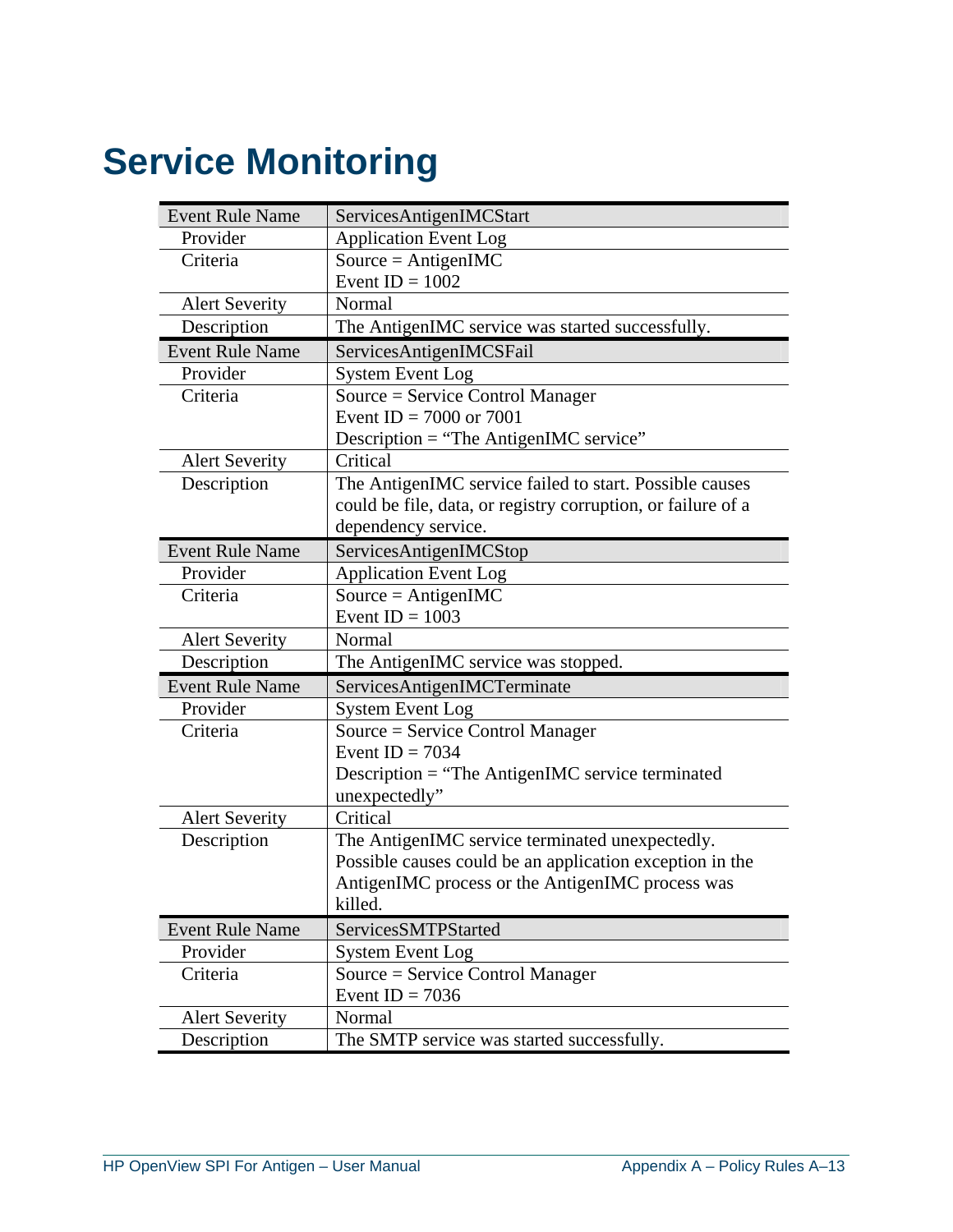| <b>Event Rule Name</b> | ServicesSMTPStartFail                                         |  |  |
|------------------------|---------------------------------------------------------------|--|--|
| Provider               | <b>System Event Log</b>                                       |  |  |
| Criteria               | Source = Service Control Manager                              |  |  |
|                        | Event ID = $7000$ or $7001$                                   |  |  |
|                        | Description = "The Simple Mail Transfer Protocol (SMTP)       |  |  |
|                        | service"                                                      |  |  |
| <b>Alert Severity</b>  | Critical                                                      |  |  |
| Description            | The SMTP service failed to start. Possible causes could be    |  |  |
|                        | file, data, or registry corruption or failure of a dependency |  |  |
|                        | service.                                                      |  |  |
| <b>Event Rule Name</b> | ServicesSMTPStart                                             |  |  |
| Provider               | <b>Application Event Log</b>                                  |  |  |
| Criteria               | Event ID = $7035$                                             |  |  |
| <b>Alert Severity</b>  | Normal                                                        |  |  |
| Description            | The SMTP service was sent a start control.                    |  |  |
| <b>Event Rule Name</b> | ServicesSMTPStop                                              |  |  |
| Provider               | <b>Application Event Log</b>                                  |  |  |
| Criteria               | Event $ID = 7035$                                             |  |  |
| <b>Alert Severity</b>  | Normal                                                        |  |  |
| Description            | The SMTP service was sent a stop control.                     |  |  |
| <b>Event Rule Name</b> | ServicesSMTPStopped                                           |  |  |
| Provider               | <b>System Event Log</b>                                       |  |  |
| Criteria               | Source = Services Control Manager                             |  |  |
|                        | Event ID = $7036$                                             |  |  |
| <b>Alert Severity</b>  | Normal                                                        |  |  |
| Description            | The SMTP service was stopped.                                 |  |  |
| <b>Event Rule Name</b> | ServicesSMTPTerminate                                         |  |  |
| Provider               | Antigen Programlog                                            |  |  |
| Criteria               | Log Text = "ERROR: Antigen Monitor detected abnormal          |  |  |
|                        | <b>INETINFO</b> shutdown"                                     |  |  |
| <b>Alert Severity</b>  | Critical                                                      |  |  |
| Description            | Antigen Monitor detected the INETINFO process                 |  |  |
|                        | unexpectedly stopped execution. The SMTP Service will         |  |  |
|                        | stop functioning.                                             |  |  |